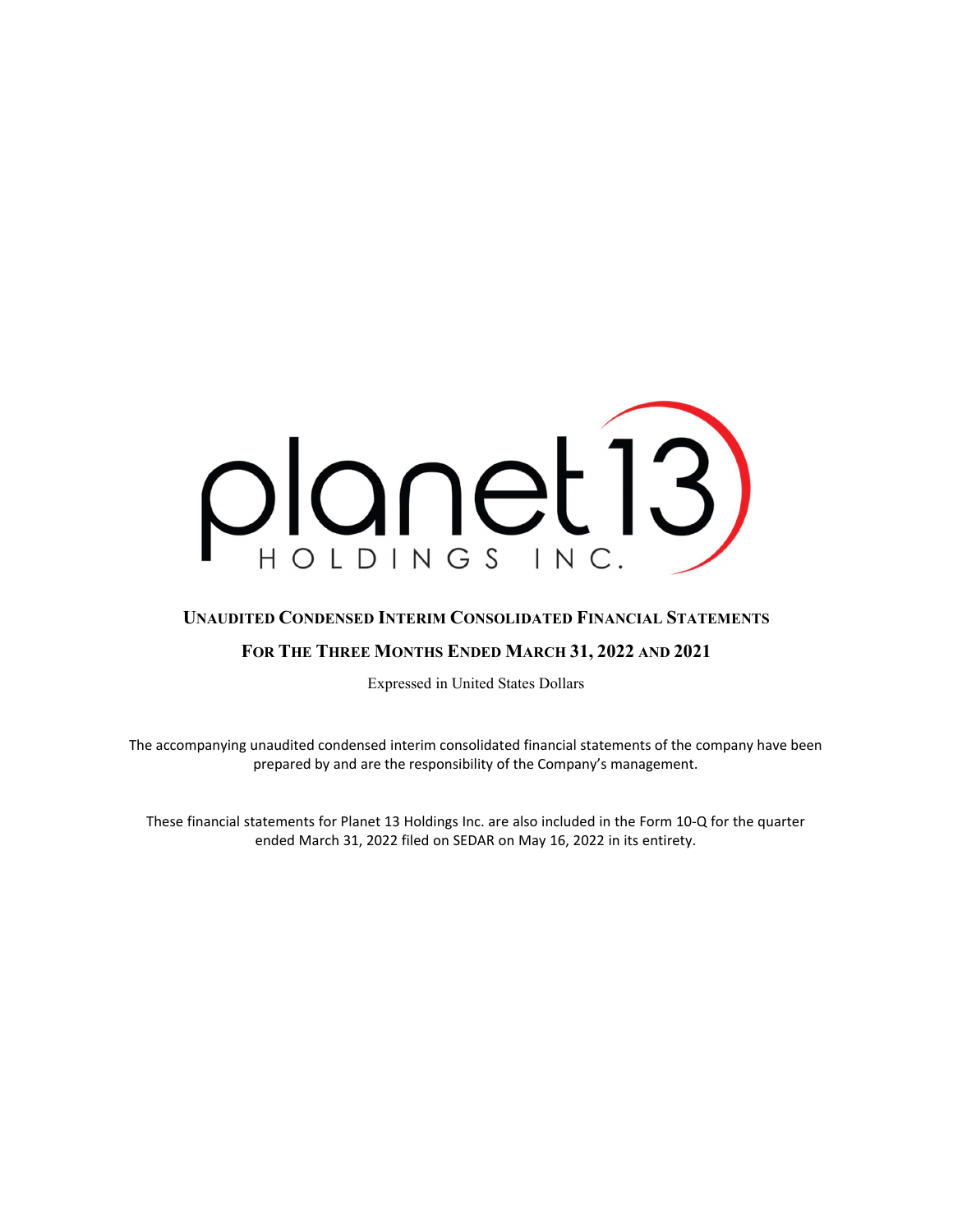## **PART I—FINANCIAL INFORMATION**

## **Item 1. Financial Statements.**

## **PLANET 13 HOLDINGS INC.**

**Interim Condensed Consolidated Balance Sheets (Unaudited, In United States Dollars)**

|                                           | March 31,<br>2022 |               | December 31,<br>2021 |
|-------------------------------------------|-------------------|---------------|----------------------|
| <b>ASSETS</b>                             |                   |               |                      |
| Current Assets:                           |                   |               |                      |
| Cash                                      | \$<br>62,144,642  | <sup>\$</sup> | 61,588,843           |
| Accounts Receivable                       | 2,053,367         |               | 1,216,128            |
| Inventory                                 | 14,979,628        |               | 14,225,369           |
| Prepaid Expenses and Other Current Assets | 3,802,746         |               | 3,977,524            |
|                                           |                   |               |                      |
| <b>Total Current Assets</b>               | 82,980,383        |               | 81,007,864           |
|                                           |                   |               |                      |
| Property and Equipment                    | 65,000,878        |               | 50,778,277           |
| Intangible Assets                         | 68,898,383        |               | 63,398,007           |
| Goodwill                                  | 35,506,060        |               |                      |
| Right of Use Assets - Operating           | 20,204,303        |               | 20,399,965           |
| Long-term Deposits and Other Assets       | 1,234,586         |               | 1,061,879            |
| Deferred Tax Asset                        | 174,157           |               | 162,804              |
|                                           |                   |               |                      |
| <b>TOTAL ASSETS</b>                       | 273,998,374<br>S. | S             | 216,808,796          |

**LIABILITIES AND SHAREHOLDERS' EQUITY**

| <b>LIABILITIES</b>                                                                                                                       |                     |   |                |               |                |
|------------------------------------------------------------------------------------------------------------------------------------------|---------------------|---|----------------|---------------|----------------|
| Current Liabilities:                                                                                                                     |                     |   |                |               |                |
| Accounts Payable                                                                                                                         |                     | S | 3,467,977      | <sup>\$</sup> | 3,266,783      |
| <b>Accrued Expenses</b>                                                                                                                  |                     |   | 5,454,139      |               | 7,032,620      |
| Income Taxes Payable                                                                                                                     |                     |   | 3,894,364      |               | 1,126,249      |
| Notes Payable - Current Portion                                                                                                          |                     |   | 884,000        |               | 884,000        |
| <b>Operating Lease Liabilities</b>                                                                                                       |                     |   | 454,142        |               | 423,573        |
| <b>Total Current Liabilities</b>                                                                                                         |                     |   | 14,154,622     |               | 12,733,225     |
|                                                                                                                                          |                     |   |                |               |                |
| Long-Term Liabilities:                                                                                                                   |                     |   |                |               |                |
| <b>Operating Lease Liabilities</b>                                                                                                       |                     |   | 23,159,653     |               | 23,134,012     |
| Lease Incentive Obligation Liability                                                                                                     |                     |   | 813,278        |               |                |
| Warranty Liability                                                                                                                       |                     |   | 3,046,240      |               | 7,206,049      |
| Other Long-term Liabilities                                                                                                              |                     |   | 28,000         |               | 28,000         |
| <b>Total Liabilities</b>                                                                                                                 |                     |   | 41,201,793     |               | 43,101,286     |
| <b>Shareholders' Equity</b>                                                                                                              |                     |   |                |               |                |
| Common Shares, no par value, unlimited Common Shares authorized, 220,048,952 issued and outstanding at March 31, 2022 and 198,687,950 at |                     |   |                |               |                |
| December 31, 2021                                                                                                                        |                     |   |                |               |                |
| <b>Additional Paid-In Capital</b>                                                                                                        |                     |   | 307,044,846    |               | 245,861,704    |
| Retained Earnings (Deficit)                                                                                                              |                     |   | (74, 215, 265) |               | (72, 154, 194) |
| Total Shareholders' Equity                                                                                                               |                     |   | 232,796,581    |               | 173,707,510    |
| <b>TOTAL LIABILITIES AND SHAREHOLDERS' EQUITY</b>                                                                                        |                     |   | 273,998,374    | $\mathbb{S}$  | 216,808,796    |
|                                                                                                                                          |                     |   |                |               |                |
| On behalf of the Board:                                                                                                                  |                     |   |                |               |                |
| Michael Harman                                                                                                                           | Adrienne O'Neal     |   |                |               |                |
| /s/ Michael Harman                                                                                                                       | /s/ Adrienne O'Neal |   |                |               |                |
| Director                                                                                                                                 | Director            |   |                |               |                |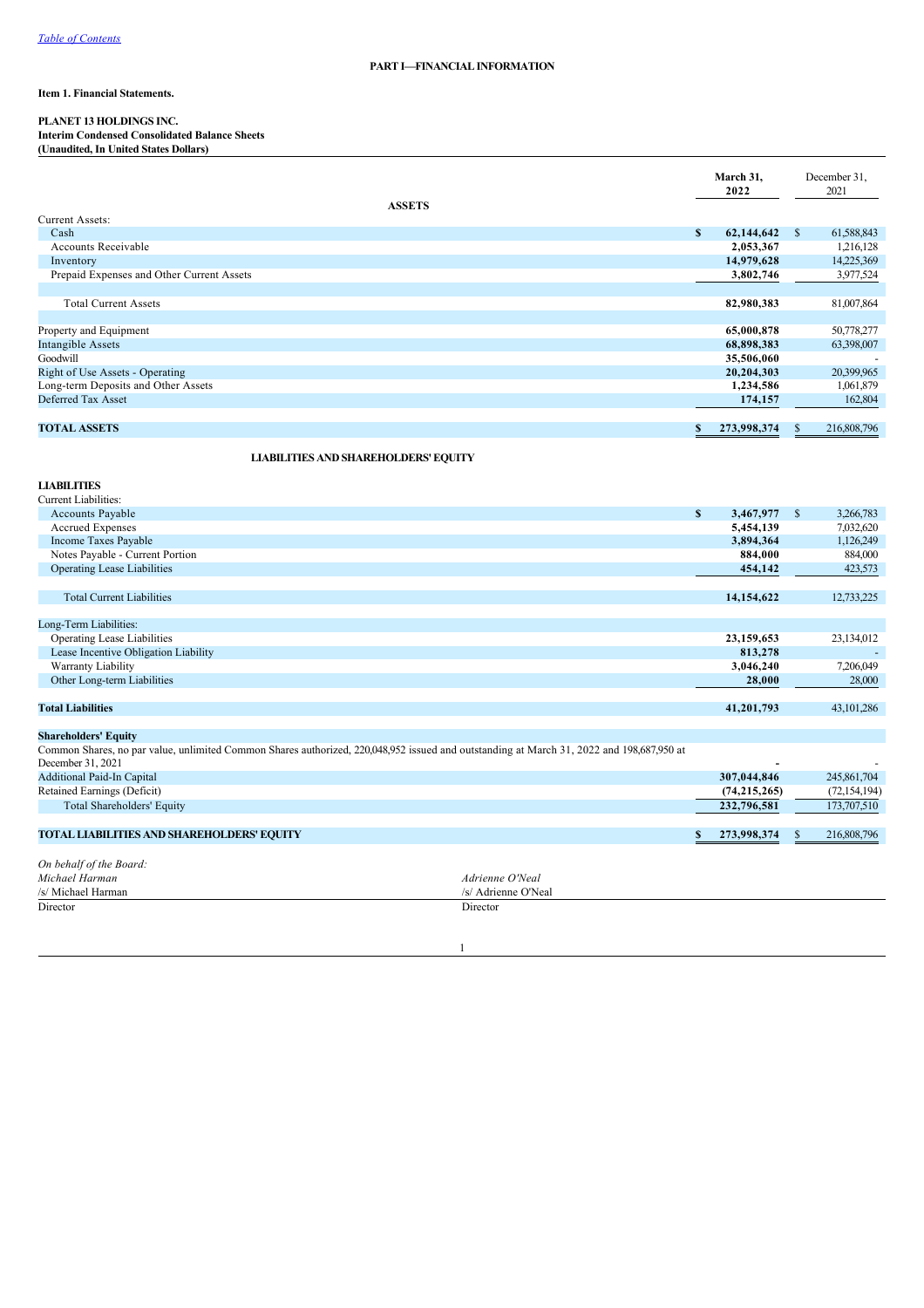**Interim Condensed Consolidated Statements of Operations and Comprehensive Loss (Unaudited, in United States Dollars)**

|                                                        |                   | <b>Three Months Ended</b>   |
|--------------------------------------------------------|-------------------|-----------------------------|
|                                                        | March 31,         | March 31,                   |
|                                                        | 2022              | 2021                        |
| Revenues, net of discounts                             | 25,694,395<br>S   | 23,816,208<br>$\mathbb{S}$  |
| Cost of Goods Sold                                     | (12, 793, 391)    | (10, 781, 481)              |
| <b>Gross Profit</b>                                    | 12,901,004        | 13,034,727                  |
| <b>Expenses:</b>                                       |                   |                             |
| General and Administrative                             | 13,486,690        | 7,974,816                   |
| Sales and Marketing                                    | 603,242           | 659,949                     |
| Lease Expense                                          | 481,247           | 612,326                     |
| Depreciation                                           | 2,040,052         | 964,596                     |
| <b>Total Expenses</b>                                  | 16,611,231        | 10,211,687                  |
| <b>Income (Loss) From Operations</b>                   | (3,710,227)       | 2,823,040                   |
|                                                        |                   |                             |
| <b>Other Income (Expense):</b>                         |                   |                             |
| Interest income (expense), net                         | 27,353            | (7,158)                     |
| Foreign exchange gain (loss)                           | (95, 709)         | 829,635                     |
| Transaction costs                                      |                   | (256, 666)                  |
| Change in fair value of warrant liability              | 4,159,809         | (6,187,530)                 |
| Other Income, net                                      | 314,465           | 62,897                      |
| <b>Total Other Income</b>                              | 4,405,918         | (5,558,822)                 |
|                                                        |                   |                             |
| <b>Income (Loss) Before Provision for Income Taxes</b> | 695,691           | (2,735,782)                 |
| <b>Provision For Income Taxes</b>                      |                   |                             |
| <b>Current Tax Expense</b>                             | (2,768,115)       | (3,364,710)                 |
| Deferred Tax Recovery                                  | 11,353            | 86,063                      |
|                                                        | (2,756,762)       | (3,278,647)                 |
| <b>Loss and Comprehensive Loss for the Period</b>      | \$<br>(2,061,071) | (6,014,429)<br>$\mathbb{S}$ |
| <b>Loss per Share</b>                                  |                   |                             |
| Basic and diluted loss per share                       | \$<br>(0.01)      | $\mathbb{S}$<br>(0.03)      |
| <b>Weighted Average Number of Common Shares</b>        |                   |                             |
| <b>Basic and diluted</b>                               | 205,570,940       | 190,777,592                 |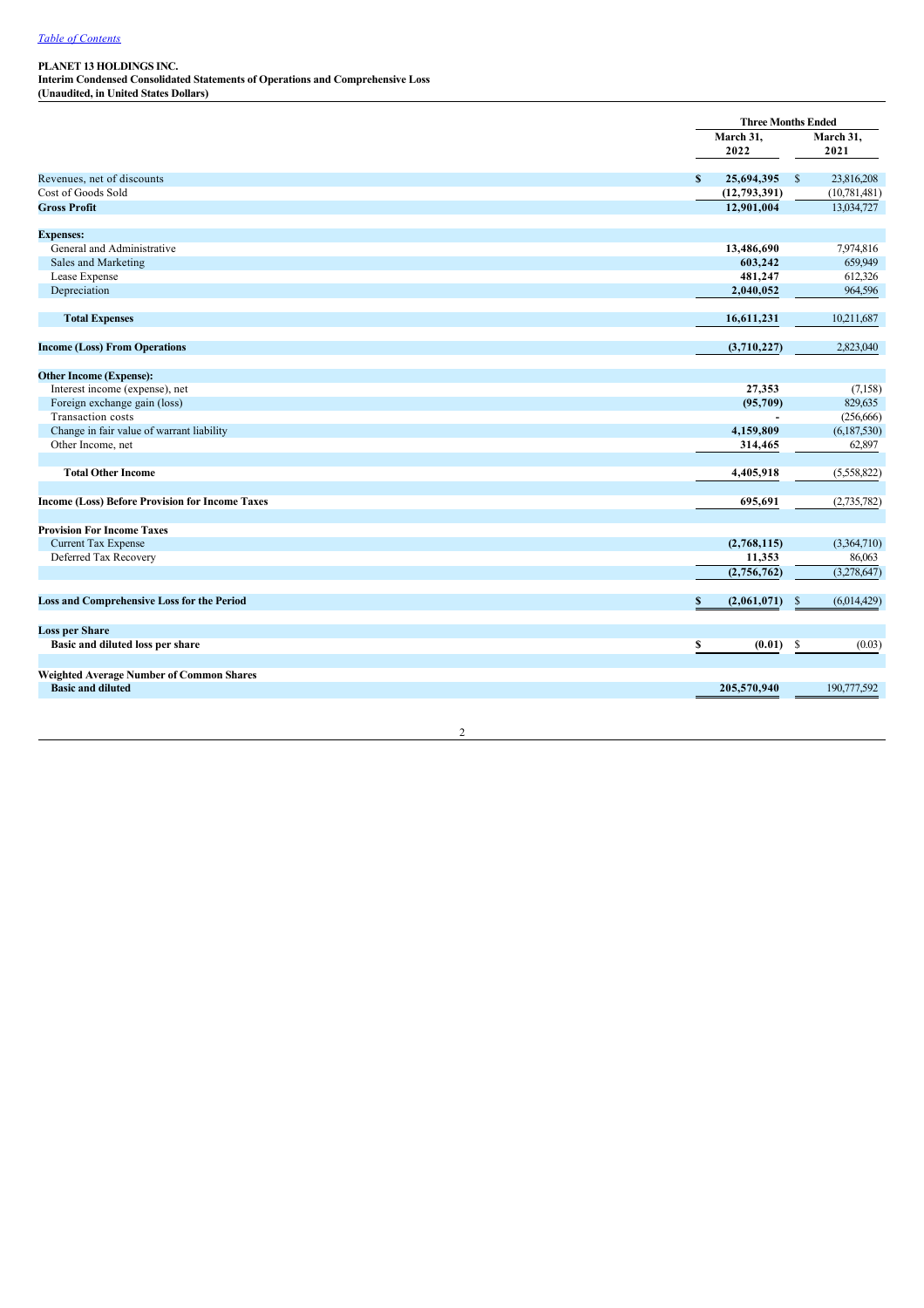**Interim Condensed Consolidated Statements of Changes in Shareholders' Equity (Unaudited, in United States Dollars, except Share Amounts)**

Number of **Common Shares Class A Restricted Shares Warrants Additional Paidin Capital Accumulated Deficit Total Shareholders' Equity Balance, January 1, 2021** 126,573,250 126,573,250 55,232,940 150,963 \$ 159,399,056 \$ (52,693,242) \$ 106,705,814 Shares Issued on Settlement of RSUs and the SS2,154 and the SS2,154 and the SS2,154 and the SS2,154 and the SS2,154 and the SS2,154 and the SS2,154 and the SS2,154 and the SS2,154 and the SS2,154 and the SS2,154 and the SS Share based Compensation - RSUs <br>
Shares Issued on Exercise of Broker Warrants<br>
2,163,065 - 2,163,065 - 2,163,065 - 2,163,065 - 2,163,065 - 2,163,065 - 2,163,065 - 2,163,065 - 2,163,065 - 2,163,065 - 2,163,065 - 2,163,065 Shares Issued on Exercise of Broker Warrants 446,801 (446,801) 2,163,065 2,163,065 Shares Issued on Exercise of Other Warrants 2,487,449 15,030,913 15,030,913 15,030,913 15,030,913 15,030,913 15,030,913 15,030,913 15,030,913 16,030,913 16,030,913 16,030,913 16,030,913 16,030,913 Shares Issued on Exercise of Options 109,669 86,216 86,216 86,216 86,216 86,216 86,216 86,216 86,216 86,216 86,216 86,216 86,216 86,216 86,216 86,216 86,216 86,216 86,216 86,216 86,21 Share Based Compensation - Options (1,678 1,678 1,678 1,678 1,678 1,678 1,678 1,678 1,678 1,678 1,678 1,678 1,678 1,678 1,678 1,678 1,678 1,678 1,678 1,678 1,678 1,678 1,678 1,678 1,678 1,678 1,678 1,678 1,678 1,729,735 1, Shares Issued on Bought Deal Financings, net 9,861,250 591,676 47,729,735 591,676 47,729,735 591,676 47,729,735 47,729,735 591,676 47,729,735 47,729,735 47,729,735 47,729,735 47,729,735 47,729,735 47,729,735 47 Loss for the Period (6,014,429) (6,014,429) (6,014,429) **Balance, March 31, 2021** 140,330,573 140,330,573 55,232,940 295,838 \$ 224,612,958 \$ (58,707,671) \$ 165,905,287 **Balance, January 1, 2022** 198,687,950 198,687,950 245,861,704 (72,154,194) 173,707,510 Share based Compensation RSUs 2,055,494 2,055,494 Shares Issued on Acquisition 21,361,002 <br>
Replacement Options issued on acquisition 21,361,002 57,854,830 57,854,830 57,854,830 57,854,830 57,854,830 Replacement Options issued on acquisition and acquisition and the set of the Period (2,061,071) (2,061,071) (2,061,071) (2,061,071) (2,061,071) (2,061,071)  $\overline{\text{Loss}}$  for the Period **Balance, March 31, 2022 220,048,952 295,838 \$ 307,011,846 \$ (74,215,265) \$ 232,796,581**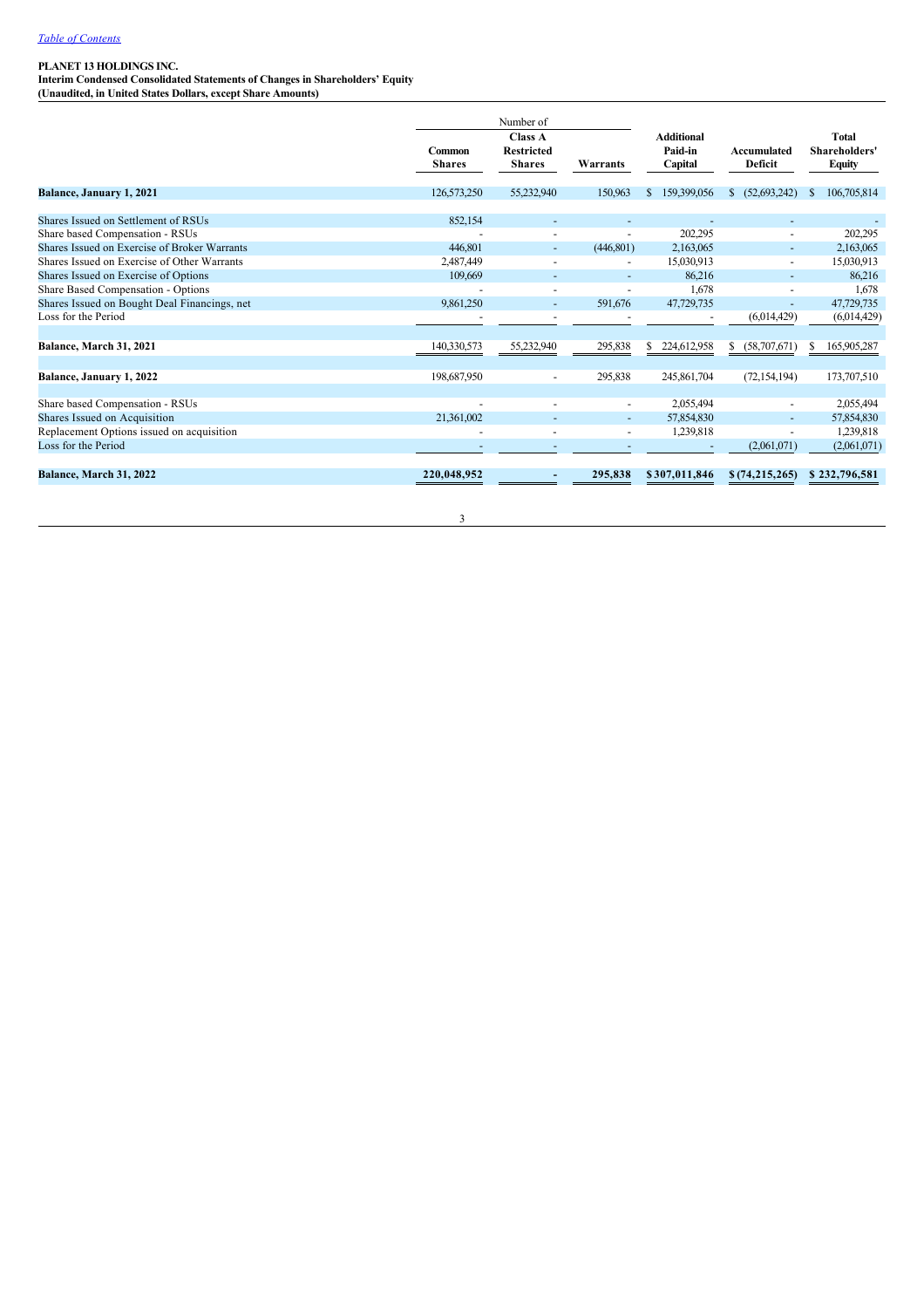**Interim Condensed Consolidated Statements of Cash Flows (Unaudited, In U.S. Dollars)**

| March 31,<br>March 31,<br>2022<br>2021<br>CASH PROVIDED BY (USED IN) OPERATING ACTIVITIES<br>Net loss<br>$\mathbf{s}$<br>$(2,061,071)$ \$<br>(6,014,429)<br>Adjustments for items not involving cash:<br>Shared based compensation expense<br>2,055,494<br>203,973<br>Non-cash lease expense<br>950,585<br>758,039<br>Depreciation<br>2,642,531<br>Change in fair value of warrant liability<br>(4,264,763)<br>5,904,816<br>Loss on translation of warrant liability<br>104,954<br>Transaction costs | <b>Three Months Ended</b> |  |
|------------------------------------------------------------------------------------------------------------------------------------------------------------------------------------------------------------------------------------------------------------------------------------------------------------------------------------------------------------------------------------------------------------------------------------------------------------------------------------------------------|---------------------------|--|
|                                                                                                                                                                                                                                                                                                                                                                                                                                                                                                      |                           |  |
|                                                                                                                                                                                                                                                                                                                                                                                                                                                                                                      |                           |  |
|                                                                                                                                                                                                                                                                                                                                                                                                                                                                                                      |                           |  |
|                                                                                                                                                                                                                                                                                                                                                                                                                                                                                                      |                           |  |
|                                                                                                                                                                                                                                                                                                                                                                                                                                                                                                      |                           |  |
|                                                                                                                                                                                                                                                                                                                                                                                                                                                                                                      |                           |  |
|                                                                                                                                                                                                                                                                                                                                                                                                                                                                                                      |                           |  |
|                                                                                                                                                                                                                                                                                                                                                                                                                                                                                                      | 964,597                   |  |
|                                                                                                                                                                                                                                                                                                                                                                                                                                                                                                      |                           |  |
|                                                                                                                                                                                                                                                                                                                                                                                                                                                                                                      | 282,714                   |  |
|                                                                                                                                                                                                                                                                                                                                                                                                                                                                                                      | 256,666                   |  |
| Deferred tax liability<br>÷                                                                                                                                                                                                                                                                                                                                                                                                                                                                          | 86,063                    |  |
| Procceeds from lease incentive<br>1,000,000                                                                                                                                                                                                                                                                                                                                                                                                                                                          |                           |  |
| Unrealized gain on foreign currency exchange<br>(145, 267)                                                                                                                                                                                                                                                                                                                                                                                                                                           | (14, 641)                 |  |
| 282,463<br>2,427,798                                                                                                                                                                                                                                                                                                                                                                                                                                                                                 |                           |  |
|                                                                                                                                                                                                                                                                                                                                                                                                                                                                                                      |                           |  |
| <b>Net Changes in Non-cash Working Capital Items</b><br>3,563,710<br>2,123,567                                                                                                                                                                                                                                                                                                                                                                                                                       |                           |  |
| Repayment of lease liabilities<br>(885, 433)                                                                                                                                                                                                                                                                                                                                                                                                                                                         | (758,039)                 |  |
| <b>Total Operating</b><br>2,960,740<br>3,793,326                                                                                                                                                                                                                                                                                                                                                                                                                                                     |                           |  |
|                                                                                                                                                                                                                                                                                                                                                                                                                                                                                                      |                           |  |
| <b>FINANCING ACTIVITIES</b>                                                                                                                                                                                                                                                                                                                                                                                                                                                                          |                           |  |
|                                                                                                                                                                                                                                                                                                                                                                                                                                                                                                      |                           |  |
| 53,852,980<br>Proceeds from private placements<br>$\overline{a}$                                                                                                                                                                                                                                                                                                                                                                                                                                     |                           |  |
| Proceeds from exercise of warrants and options<br>10,884,762                                                                                                                                                                                                                                                                                                                                                                                                                                         |                           |  |
| Financing issuance expenses<br>(3,494,930)                                                                                                                                                                                                                                                                                                                                                                                                                                                           |                           |  |
| 61,242,812<br><b>Total Financing</b>                                                                                                                                                                                                                                                                                                                                                                                                                                                                 |                           |  |
|                                                                                                                                                                                                                                                                                                                                                                                                                                                                                                      |                           |  |
| <b>INVESTING ACTIVITIES</b>                                                                                                                                                                                                                                                                                                                                                                                                                                                                          |                           |  |
|                                                                                                                                                                                                                                                                                                                                                                                                                                                                                                      |                           |  |
| Purchase of property, plant and equipment<br>(3,471,948)<br>(4,026,607)                                                                                                                                                                                                                                                                                                                                                                                                                              |                           |  |
| Cash acquired through NGW acquisition<br>1,478,698                                                                                                                                                                                                                                                                                                                                                                                                                                                   |                           |  |
| <b>Total Investing</b><br>(3,471,948)<br>(2,547,909)                                                                                                                                                                                                                                                                                                                                                                                                                                                 |                           |  |
|                                                                                                                                                                                                                                                                                                                                                                                                                                                                                                      |                           |  |
| 142,968                                                                                                                                                                                                                                                                                                                                                                                                                                                                                              | 598,310                   |  |
| Effect of foreign exchange on cash                                                                                                                                                                                                                                                                                                                                                                                                                                                                   |                           |  |
| NET CHANGE IN CASH DURING THE YEAR                                                                                                                                                                                                                                                                                                                                                                                                                                                                   |                           |  |
| 555,799<br>62,162,500                                                                                                                                                                                                                                                                                                                                                                                                                                                                                |                           |  |
|                                                                                                                                                                                                                                                                                                                                                                                                                                                                                                      |                           |  |
| <b>CASH</b><br>61,588,843                                                                                                                                                                                                                                                                                                                                                                                                                                                                            |                           |  |
| Beginning of Period<br>79,000,850                                                                                                                                                                                                                                                                                                                                                                                                                                                                    |                           |  |
|                                                                                                                                                                                                                                                                                                                                                                                                                                                                                                      |                           |  |
| End of Period<br>S<br>62,144,642<br>\$<br>141, 163, 350                                                                                                                                                                                                                                                                                                                                                                                                                                              |                           |  |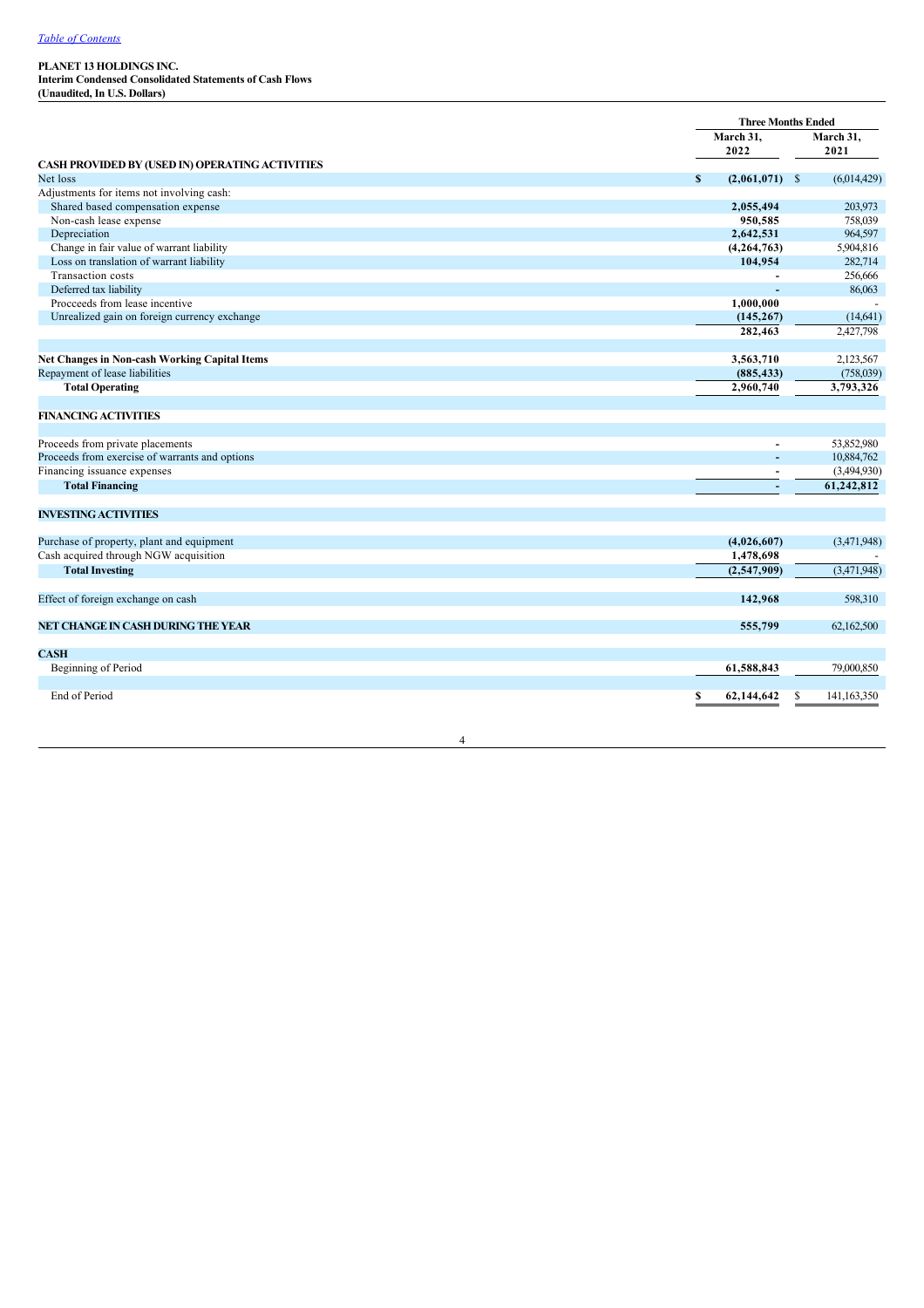#### **1. Nature of operations**

Planet 13 Holdings Inc. ("**P13**" or the "**Company**") was incorporated under the Canada Business Corporations Act on April 26, 2002 and continued under the British Columbia Business Corporations Act on September 24, 2019.

The Company is a vertically integrated cultivator and provider of cannabis and cannabisinfused products that is licensed under the laws of the States of Nevada, California, and Florida with a license lottery win-result in Illinois. The Company is licensed in these jurisdictions as follows: six Nevada licenses for cultivation (three medical and three adult-use), six Nevada licenses for production (three medical and three adult-use), three Nevada dispensary licenses (one medical and two adult-use), two Nevada licenses for distribution (one active, one conditional), one adult-use dispensary license in California, one distribution license in California, one Medical Marijuana Treatment Center license in Florida (unlimited medical dispensaries, cultivation and processing) and one lottery win for an adult-use dispensary license in Illinois. As of March 2, 2022, by way of acquisition and in addition to the licenses listed above, the Company added three California cultivation licenses (one medical and two adult-use), one California cultivation nursery license, one California distribution license, one California license for adult-use manufacture, and one pending California license for cultivation packaging.

P13 is a public company which is listed on the Canadian Securities Exchange ("**CSE**") under the symbol PLTH and on the OTCQX exchange under the symbol "PLNHF".

The Company's registered office is located at 595 Howe Street, 10<sup>th</sup> Floor, Vancouver, BC V6C 2T5 and the head office address is 2548 W. Desert Inn Road, Las Vegas, NV 89109.

While cannabis and CBD-infused products are legal under the laws of several U.S. states (with varying restrictions applicable), the United States Federal Controlled Substances Act classifies all "marijuana" as a Schedule I drug, whether for medical or recreational use. Under U.S. federal law, a Schedule I drug or substance has a high potential for abuse, no accepted medical use in the United States, and a lack of safety for use under medical supervision.

The federal government currently is prohibited from prosecuting businesses that operate in compliance with applicable state and local medical cannabis laws and regulations; however, this does not protect adult use cannabis. In addition, if the federal government changes this position, it would be financially detrimental to the Company.

#### **2. Basis of presentation**

These unaudited interim condensed consolidated financial statements reflect the accounts of the Company and have been prepared in accordance with generally accepted accounting principles in the United States of America ("**GAAP**") and pursuant to the rules and regulations of the U.S. Securities and Exchange Commission ("**SEC**") for all periods presented. Certain information and footnote disclosures normally included in the audited annual consolidated financial statements prepared in accordance with GAAP have been omitted or condensed. The information included in these unaudited interim condensed consolidated financial statements should be read in conjunction with the audited consolidated financial statements for the year ended December 31, 2021. These unaudited interim condensed consolidated financial statements reflect all adjustments (consisting of normal recurring adjustments), which, in the opinion of management, are necessary for the fair presentation of the results for the interim periods presented. Interim results are not necessarily indicative of results for a full year.

These unaudited interim condensed consolidated financial statements have been prepared on a going concern basis, which assumes that the Company will continue in operation for the foreseeable future and, accordingly, will be able to realize its assets and discharge its liabilities in the normal course of operations as they come due.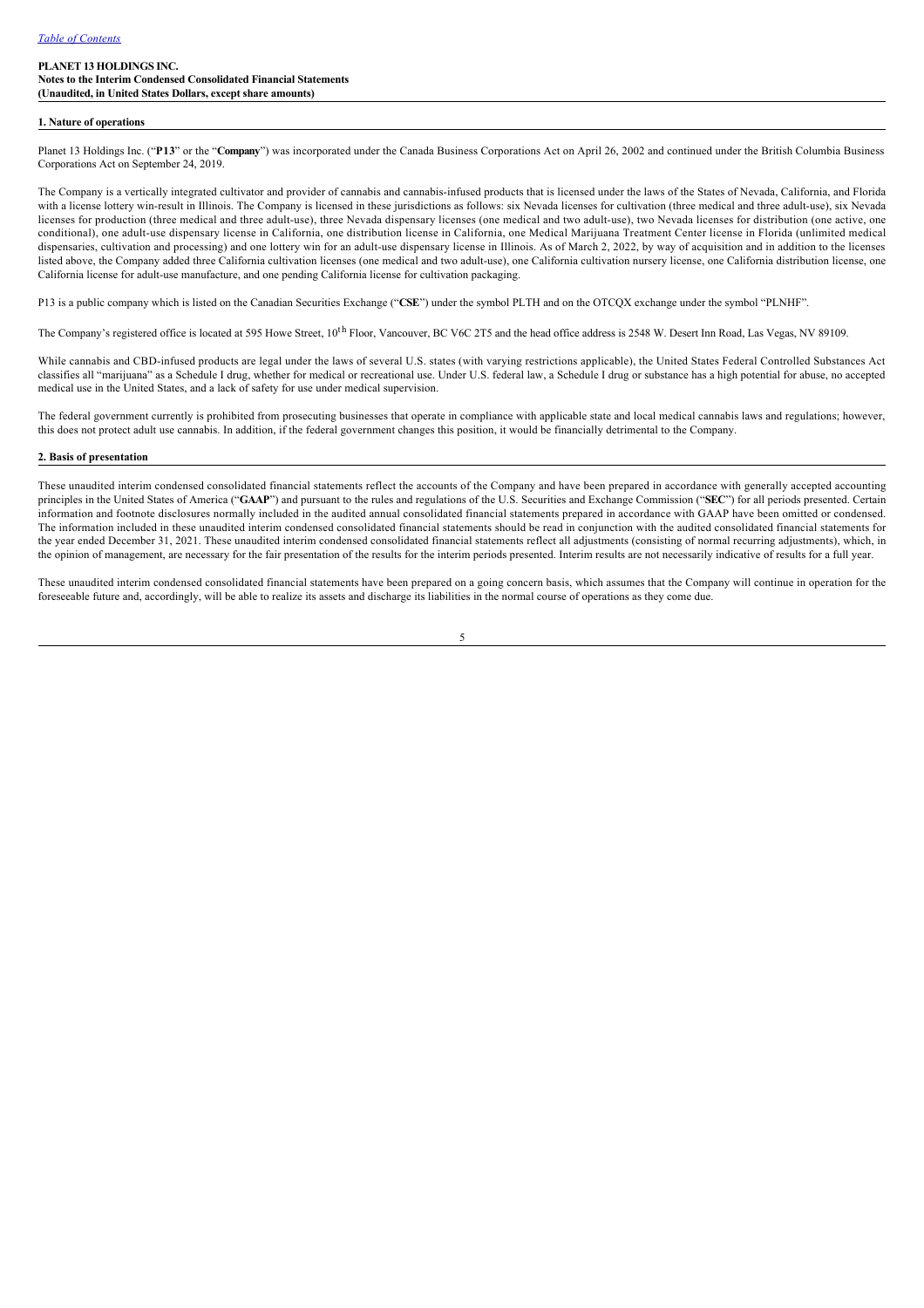Failure to arrange adequate financing on acceptable terms and/or achieve profitability may have an adverse effect on the financial position, results of operations, cash flows and prospects of the Company. These unaudited interim condensed consolidated financial statements do not give effect to adjustments to assets or liabilities that would be necessary should the Company be unable to continue as a going concern. Such adjustments could be material. These unaudited interim condensed consolidated financial statements are presented in U.S. dollars, which is also the Company's and its subsidiaries' functional currency.

These consolidated financial statements were authorized for issuance by the Board of Directors of the Company on May 16, 2022.

### i) Basis of consolidation

The accompanying consolidated financial statements include the accounts of the Company and all subsidiaries. Subsidiaries are entities in which the Company has a controlling voting interest or is the primary beneficiary of a variable interest entity. Subsidiaries are fully consolidated from the date control is transferred to the Company and are deconsolidated from the date control ceases. All intercompany accounts and transactions have been eliminated upon consolidation. The consolidated financial statements include all the assets, liabilities, revenues, expenses and cash flows of the Company and its subsidiaries after eliminating intercompany balances and transactions.

| ť,     |  |
|--------|--|
| ×<br>ï |  |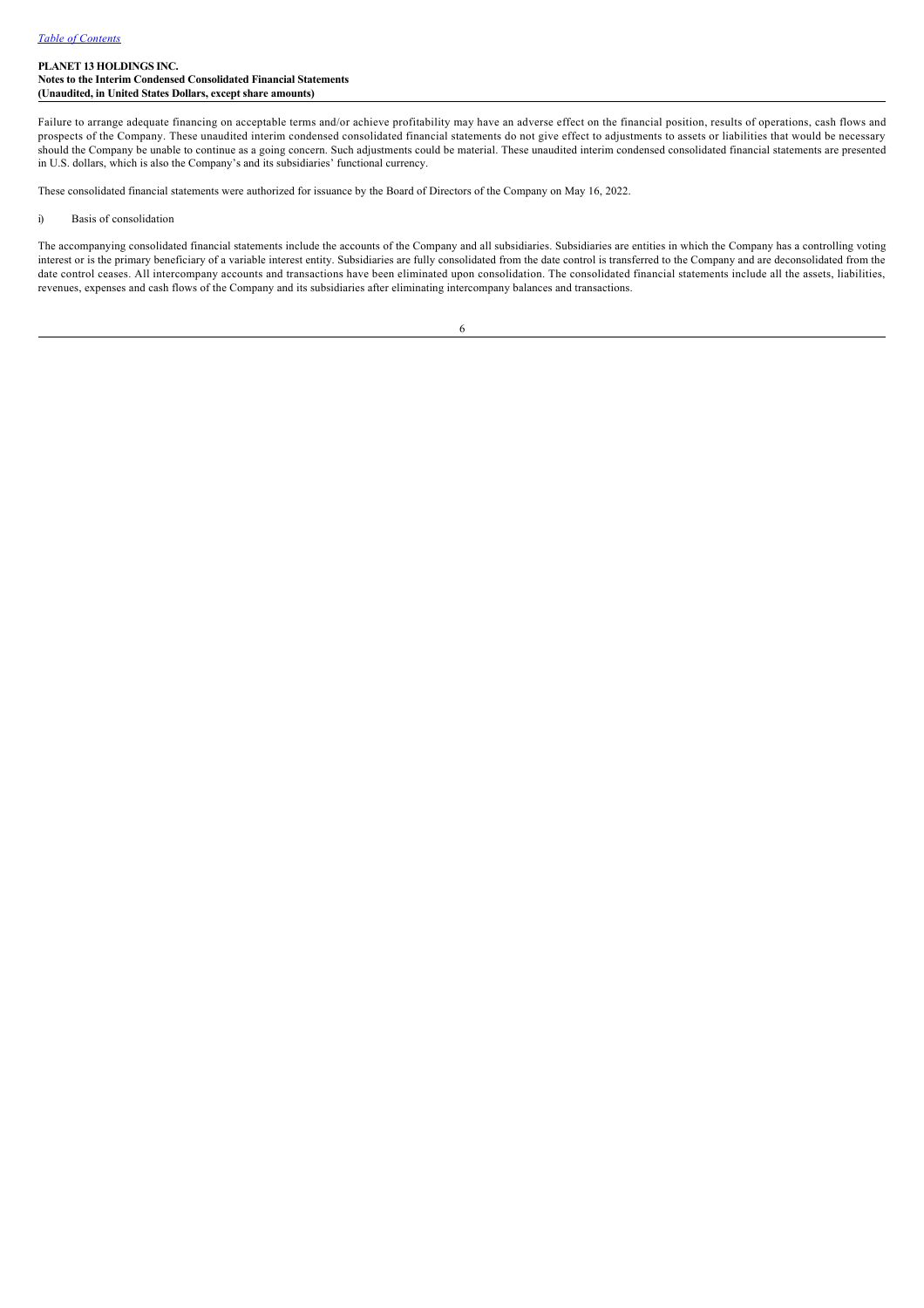**Notes to the Interim Condensed Consolidated Financial Statements (Unaudited, in United States Dollars, except share amounts)**

These consolidated financial statements include the accounts of the Company and the following entities which are subsidiaries of the Company:

| Subsidiaries as at March 31, 2022        | <b>Jurisdiction of Incorporation</b> | Ownership<br>Interest 2022 | Ownership<br>Interest 2021 | <b>Nature of Business</b>                                   |
|------------------------------------------|--------------------------------------|----------------------------|----------------------------|-------------------------------------------------------------|
| MM Development Company, Inc.<br>("MMDC") | <b>USA</b>                           | $100\%$                    | 100%                       | Vertically integrated cannabis operations                   |
| <b>BLC Management Company LLC</b>        | <b>USA</b>                           | 100%                       | $100\%$                    | Holding company                                             |
| LBC CBD LLC ("LBC")                      | <b>USA</b>                           | 100%                       | 100%                       | CBD retail sales and marketing                              |
| Newtonian Principles Inc.                | <b>USA</b>                           | 100%                       | $100\%$                    | Cannabis retail sales                                       |
| Crossgate Capital U.S. Holdings Corp.    | <b>USA</b>                           | 100%                       | $0\%$                      | Holding company, former NGW Subsidiary                      |
| NGWB, LLC                                | <b>USA</b>                           | 100%                       | $0\%$                      | Proposed building holding company; former NGW<br>subsidiary |
| Next Green Wave, LLC                     | <b>USA</b>                           | $100\%$                    | $0\%$                      | CA license holding entity; former NGW subsidiary            |
| MM Development MI, Inc.                  | <b>USA</b>                           | 100%                       | $100\%$                    | Holding company                                             |
| MM Development CA, Inc.                  | <b>USA</b>                           | 100%                       | 100%                       | Holding company                                             |
| Planet 13 Illinois, LLC                  | <b>USA</b>                           | 49%                        | 49%                        | Holding company                                             |
| <b>BLC NV Food, LLC</b>                  | <b>USA</b>                           | 100%                       | 100%                       | Food retailing                                              |
| By The Slice, LLC                        | <b>USA</b>                           | 100%                       | $100\%$                    | Food retailing                                              |
| Planet 13 Chicago, LLC                   | <b>USA</b>                           | 100%                       | 100%                       | Holding company                                             |
| Planet 13 Florida, Inc.                  | <b>USA</b>                           | $100\%$                    | $100\%$                    | Holding company                                             |

#### ii) Functional currency

The Company's functional currency is the Unites States dollar ("USD"), and management has chosen to present these unaudited interim condensed consolidated financial statements in USD. The functional currency of the Company's subsidiaries is USD. All amounts are presented in USD values unless otherwise stated.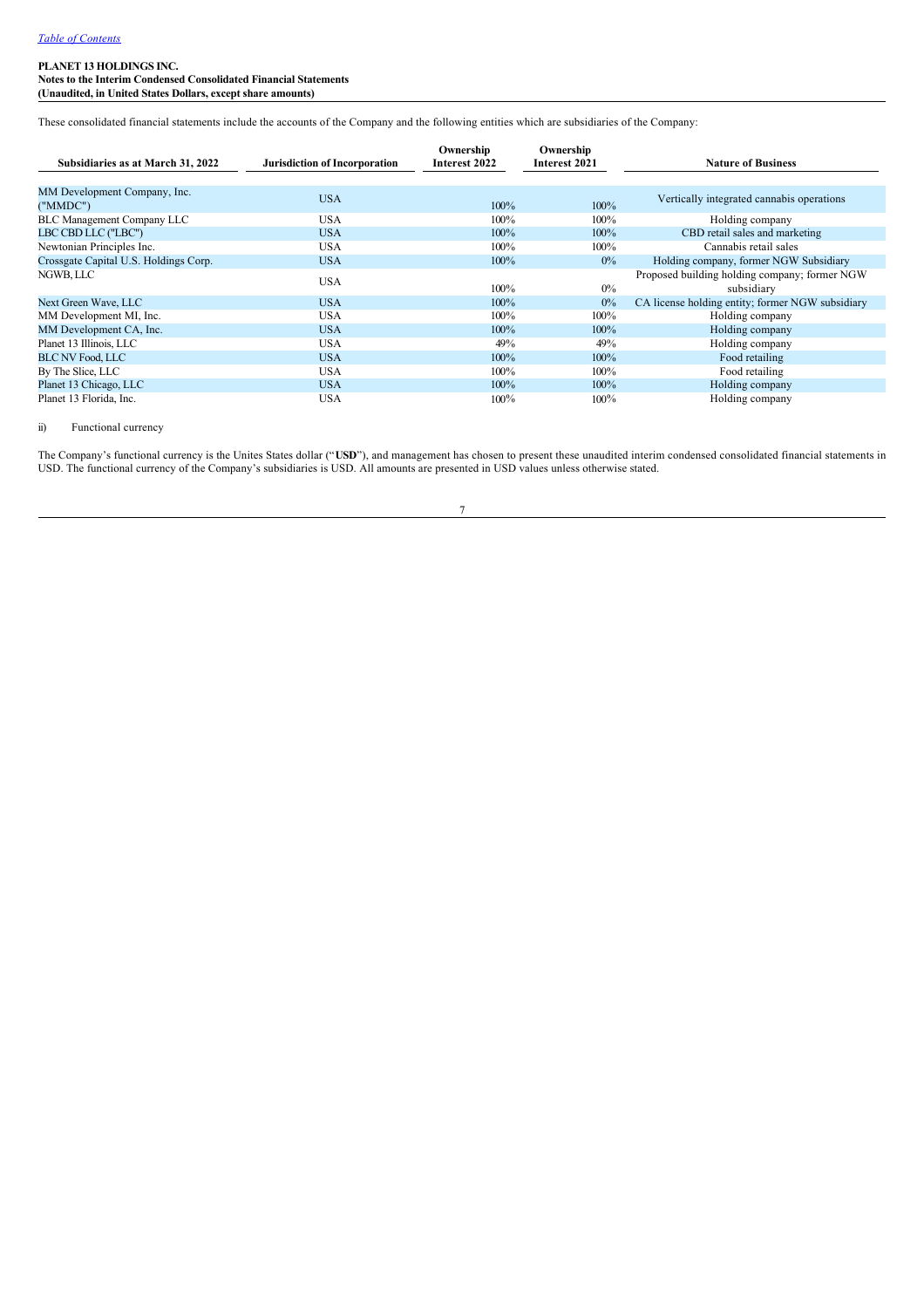Canadian currency transactions are translated into USD at exchange rates in effect on the date of the transaction. Monetary assets and liabilities denominated in Canadian dollars ("**CAD**") are translated to USD at the foreign exchange rate applicable at the end of each reporting period.

Realized and unrealized foreign exchange gains and losses are recognized in the unaudited interim condensed consolidated statements of operations and comprehensive loss. Nonmonetary assets and liabilities that are measured in terms of historical cost in CAD are translated using the exchange rate at the date of the transaction.

#### iii) Emerging growth company

The Company is an "Emerging Growth Company", as defined in Section 2(a) of the Securities Act of 1933, as amended (the "**Securities Act**"), as modified by the Jumpstart Our Business Startups Act of 2012 (the "**JOBS Act**"), and it has taken advantage of certain exemptions that are not applicable to other public companies that are not emerging growth companies including, but not limited to, not being required to comply with the independent registered public accounting firm attestation requirements of Section 404 of the Sarbanes-Oxley Act, reduced disclosure obligations regarding executive compensation in its periodic reports and proxy statements, and exemptions from the requirements of holding a nonbinding advisory vote on executive compensation and shareholder approval of any golden parachute payments not previously approved.

Further, Section 102(b)(1) of the JOBS Act exempts emerging growth companies from being required to comply with new or revised financial accounting standards until private companies (that is, those that have not has a Securities Act registration statement declared effective or do not have a class of securities registered under the Exchange Act) are required to comply with the new or revised financial reporting standards. The JOBS Act provides that a company can elect to opt out of the extended transition period and comply with the requirements that apply to non-emerging growth companies but any such election to opt out is irrevocable. The Company has elected not to opt out of such extended transition period which means that when a standard is issued or revised and it has different application dates for public and private companies, the Company, as an emerging growth company, can adopt the new or revised standard at the time private companies adopt the new or revised standard.

#### iv) Business Combinations and Goodwill

The Company accounts for business combinations using the acquisition method in accordance with ASC 805, Business Combinations, which requires recognition of assets acquired and liabilities assumed, including contingent assets and liabilities, at their respective fair values on the date of acquisition. Any excess of the purchase consideration over the net fair value of tangible and identified intangible assets acquired less liabilities assumed is recorded as goodwill. The costs of business acquisitions, including fees for accounting, legal, professional consulting and valuation specialists, are expensed as incurred within general and administrative expenses. Purchase price allocations may be preliminary and, during the measurement period not to exceed one year from the date of acquisition, changes in assumptions and estimates that result in adjustments to the fair value of assets acquired and liabilities assumed are recorded in the period the adjustments are determined.

The estimated fair value of acquired assets and assumed liabilities are determined primarily using a discounted cash flow approach, with estimated cash flows discounted at a rate that the Company believes a market participant would determine to be commensurate with the inherent risks associated with the asset and related estimated cash flow streams.

#### **3. Inventory**

Finished goods inventory consists of dried cannabis, concentrates, edibles, and other products that are complete and available for sale (both internally generated inventory and thirdparty products purchased in the wholesale market). Work in process inventory consists of cannabis after harvest, in the processing stage. Packaging and miscellaneous consist of consumables for use in the transformation of biological assets and other inventory used in production of finished goods. The Company's inventory is comprised of:

|                             | March 31,<br>2022 |     | December 31,<br>2021 |  |
|-----------------------------|-------------------|-----|----------------------|--|
| Raw materials               | 5,380,680         | - 8 | 3,093,646            |  |
| Packaging and miscellaneous | 2,052,099         |     | 1,825,514            |  |
| Work in progress            | 2,198,264         |     | 2,883,955            |  |
| Finished goods              | 5,348,585         |     | 6,422,254            |  |
|                             | 14,979,628        |     | 14,225,369           |  |

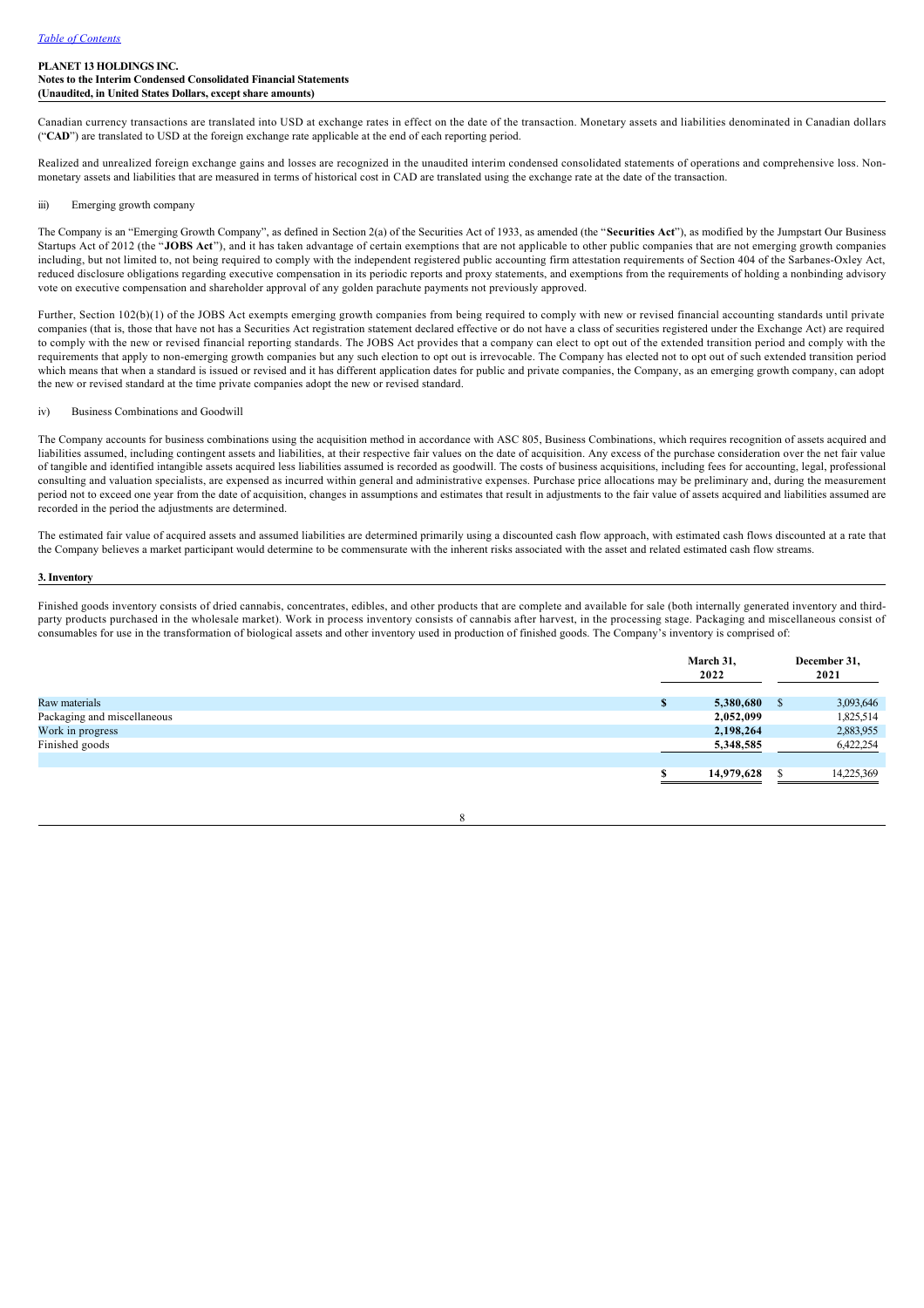**Notes to the Interim Condensed Consolidated Financial Statements (Unaudited, in United States Dollars, except share amounts)**

Cost of Inventory is recognized as an expense when sold and included in cost of goods sold. During the three months ended March 31, 2022, the Company recognized \$12,793,391 (2021 \$10,781,481) of inventory expensed to cost of goods sold.

### **4. Prepaid expenses and other current assets**

|                           |   | March 31,<br>2022 | December 31,<br>2021 |           |  |
|---------------------------|---|-------------------|----------------------|-----------|--|
| Security deposits         | л | 2,469,231         | <sup>S</sup>         | 2,287,596 |  |
| Advertising and Marketing |   | 73,382            |                      | 306,415   |  |
| Prepaid rent              |   | 241,428           |                      | 218,599   |  |
| Insurance                 |   | 641,770           |                      | 804,608   |  |
| License fees              |   | 77,254            |                      | 36,008    |  |
| Miscellaneous             |   | 299,681           |                      | 324,298   |  |
|                           |   |                   |                      |           |  |
|                           | œ | 3,802,746         | S                    | 3,977,524 |  |

### **5. Property and equipment**

| <b>Gross</b><br>carrying amount | <b>Land and</b><br><b>Improvements</b> |               | <b>Buildings</b>         |    | Equipment    |    | Leasehold<br><b>Improvements</b> |    | Construction<br>in Progress | Total            |
|---------------------------------|----------------------------------------|---------------|--------------------------|----|--------------|----|----------------------------------|----|-----------------------------|------------------|
|                                 |                                        |               |                          |    |              |    |                                  |    |                             |                  |
| At December 31, 2021            | \$<br>630,299                          | <sup>\$</sup> | 1,707,894                |    | \$11,105,241 | S  | 54,718,371                       | S. | 127,680                     | \$68,289,485     |
| Additions                       | 3,957,912                              |               | 9,098,972                |    | 190,442      |    | 1,087,782                        |    | 2,530,024                   | 16,865,132       |
| Transfers                       |                                        |               | $\overline{\phantom{a}}$ |    | 166,367      |    | (166, 367)                       |    | ٠                           |                  |
| At March 31, 2022               | 4,588,211                              |               | 10,806,866               |    | 11,462,050   |    | 55,639,786                       |    | 2,657,704                   | 85,154,617       |
|                                 |                                        |               |                          |    |              |    |                                  |    |                             |                  |
| Depreciation                    |                                        |               |                          |    |              |    |                                  |    |                             |                  |
|                                 |                                        |               |                          |    |              |    |                                  |    |                             |                  |
| At December 31, 2021            | \$<br>179,297                          | <sup>\$</sup> | 246,447                  | S. | 3,801,166    | S. | 13,284,298                       | S  | $\overline{\phantom{a}}$    | 17,511,208<br>\$ |
| <b>Additions</b>                | 13,056                                 |               | 36,883                   |    | 577,496      |    | 2,015,096                        |    | $\overline{\phantom{a}}$    | 2,642,531        |
| Transfers & disposals           |                                        |               |                          |    | 3,743        |    | (3,743)                          |    | $\overline{\phantom{0}}$    |                  |
| At March 31, 2022               | 192,353                                |               | 283,330                  |    | 4,382,405    |    | 15,295,651                       |    |                             | 20,153,739       |
|                                 |                                        |               |                          |    |              |    |                                  |    |                             |                  |
| <b>Carrying amount</b>          |                                        |               |                          |    |              |    |                                  |    |                             |                  |
|                                 |                                        |               |                          |    |              |    |                                  |    |                             |                  |
| At December 31, 2021            | \$<br>451,002                          | S.            | 1,461,447                | S. | 7,304,075    | S. | 41,434,073                       | S. | 127,680                     | \$50,778,277     |
| At March 31, 2022               | 4,395,858                              |               | \$10,523,536             |    | 7,079,645    |    | 40,344,135                       |    | 2,657,704                   | \$65,000,878     |

As at March 31, 2022, costs related to construction of facilities were capitalized as construction in progress and not depreciated. Once construction is completed, the construction in progress balance is moved to the appropriate fixed asset account and depreciation commences. The contractual construction commitment as of March 31, 2022 was \$5,580,235 (2021 -\$nil).

For the three months ended March 31, 2022, depreciation expense was \$2,642,531 (2021 - \$1,408,621) of which \$602,479 (2021 - \$444,025) was included in cost of goods sold.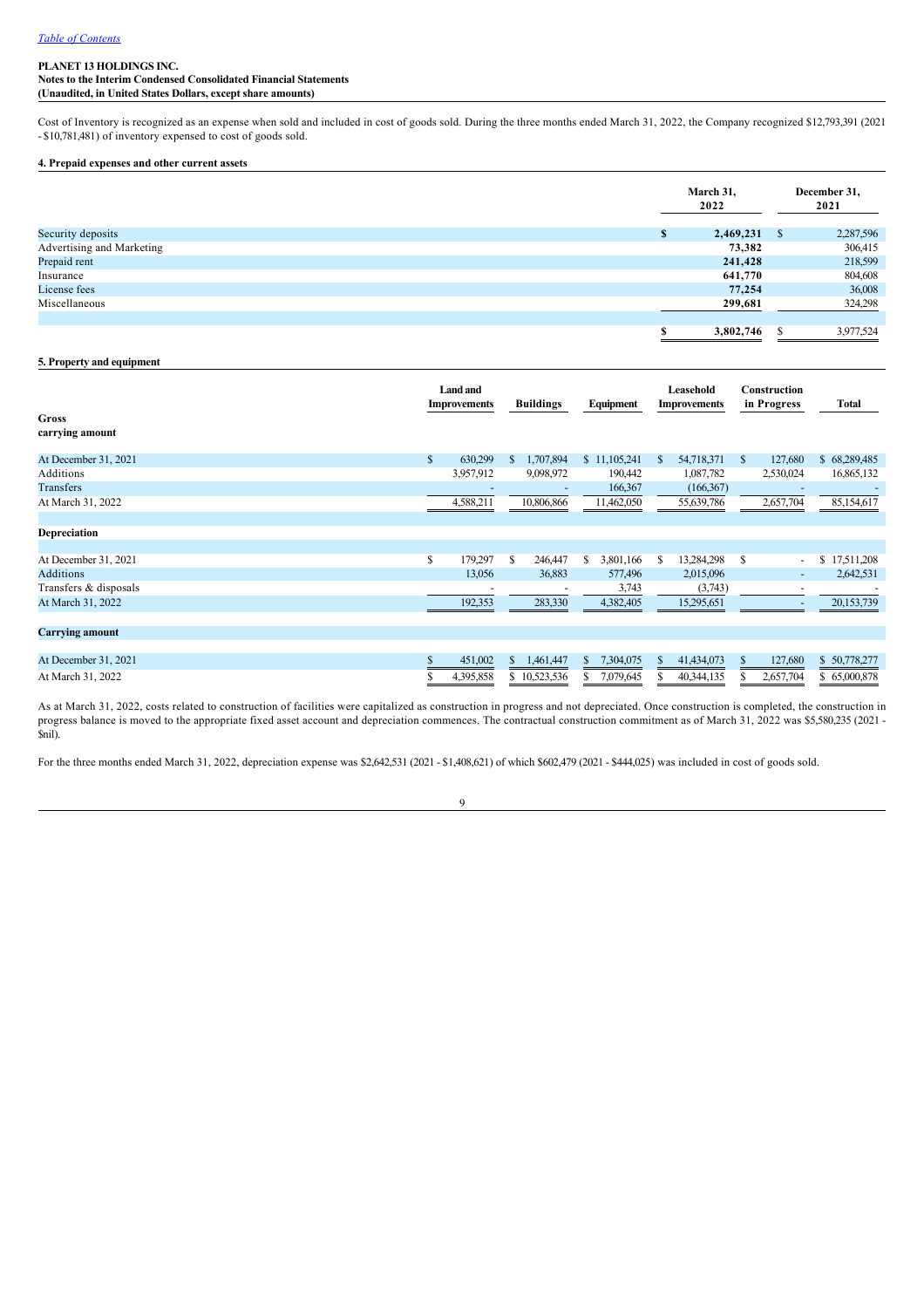**Notes to the Interim Condensed Consolidated Financial Statements (Unaudited, in United States Dollars, except share amounts)**

During the three months ended March 31, 2022, the Company transferred \$166,367 and \$3,743 in gross asset value and accumulated depreciation, respectively, from leasehold improvements to equipment.

### **6. Intangible assets**

|                            | Retail<br><b>Dispensary</b><br>Santa Ana | Retail<br><b>Dispensary</b><br>Clark<br>County | Cultivation<br>and<br>Production<br>Clark<br>County | <b>Master</b><br>License<br>Florida | Cultivation<br>Coalinga,<br>California | Total        |
|----------------------------|------------------------------------------|------------------------------------------------|-----------------------------------------------------|-------------------------------------|----------------------------------------|--------------|
| Carrying amount            |                                          |                                                |                                                     |                                     |                                        |              |
| Balance, December 31, 2021 | 6,151,343<br>\$                          | 690,000                                        | 709,798                                             | \$55,846,866                        | $\sim$                                 | \$63,398,007 |
| <b>Additions - NGW</b>     |                                          |                                                |                                                     |                                     | 5,000,000                              | 5,000,000    |
| Balance, March 31, 2022    | 6,151,343                                | 690,000                                        | 709,798                                             | \$55,846,866                        | 5,000,000                              | \$68,398,007 |

On March 2, 2022, the Company closed on its acquisition of Next Green Wave Holdings, Inc. ("**NGW**") resulting in the Company acquiring a California cultivation and distribution license held by NGW in Coalinga, California. The acquisition was accounted for as a stock purchase acquisition as NGW was deemed to be a business under ASC 805 Business Combinations (Note 20).

#### Florida License Acquisition

On September 28, 2021, the Florida Department of Health's Office of Medical Marijuana Use ("**OMMU**") approved the Company to acquire a license to operate a Medical Marijuana Treatment Center issued by the Florida Department of Health from a subsidiary of Harvest Health & Recreation Inc. The acquisition closed with an effective date of October 1, 2021, and the Company released \$55,000,000 of restricted cash that was being held in escrow to the seller in exchange for receipt of the Medical Marijuana Treatment Center license.

The Company has capitalized \$846,866 in costs incurred to secure the license pursuant to the license acquisition.

#### **7. Leases**

The Company's lease agreements are for cultivation, manufacturing, retail, and office premises and for vehicles. The property lease terms range between 7 years and 21 years depending on the facility and are subject to an average of 2 renewal periods of equal length as the original lease. Leases for vehicles are typically between 4 years and 6 years with no renewal terms. Certain leases include escalation clauses or payment of executory costs such as property taxes, utilities, or insurance and maintenance. Rent expense for leases with escalation clauses is accounted for on a straight-line basis over the lease term. The Company's lease agreements do not contain any material residual value guarantees or material restrictive covenants.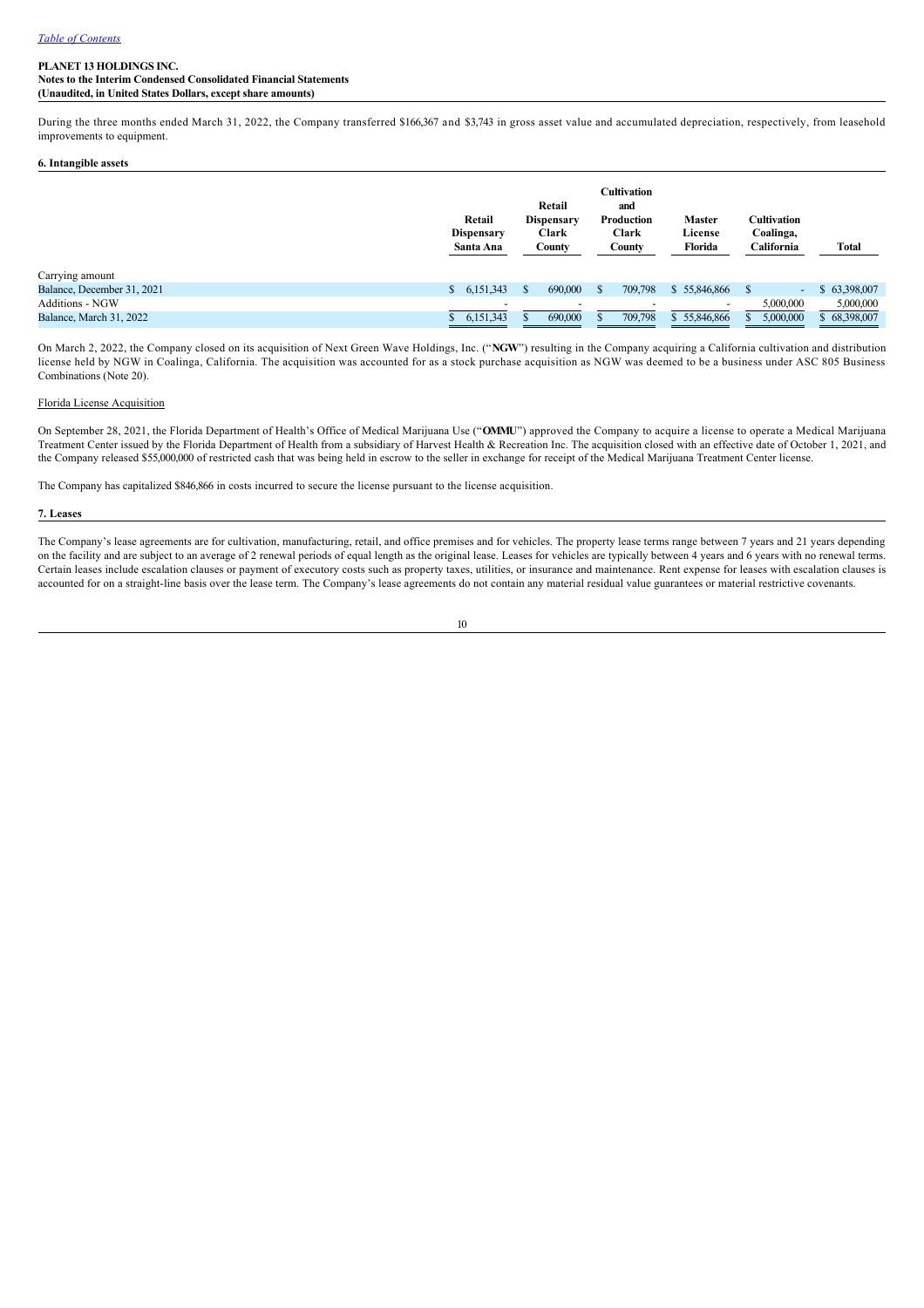**Notes to the Interim Condensed Consolidated Financial Statements (Unaudited, in United States Dollars, except share amounts)**

The following table provides the components of lease costs recognized in the unaudited interim condensed consolidated statement of operations and comprehensive loss for three month periods ended March 31, 2022 and 2021:

|                               | <b>Three Months Ended</b> |   |                   |  |  |
|-------------------------------|---------------------------|---|-------------------|--|--|
|                               | March 31,<br>2022         |   | March 31,<br>2021 |  |  |
| Operating lease costs         | 971,243                   | ж | 1,069,776         |  |  |
| Finance lease costs:          |                           |   |                   |  |  |
| Amortization of lease assets  | -                         |   | 12,599            |  |  |
| Interest on lease liabilities |                           |   | 1,583             |  |  |
| Finance lease costs           |                           |   | 14,182            |  |  |
| Short term lease expense      | 1,467                     |   | (2,130)           |  |  |
| Total lease costs             | 972.710                   |   | 1,081,828         |  |  |

Other information related to operating and finance leases as of and for the three months ended March 31, 2022 and 2021 are as follows:

|                                       | <b>March 31, 2022</b>    |                           | <b>March 31, 2021</b>   |                    |
|---------------------------------------|--------------------------|---------------------------|-------------------------|--------------------|
|                                       | <b>Finance</b><br>Lease  | <b>Operating</b><br>Lease | <b>Finance</b><br>Lease | Operating<br>Lease |
| Weighted average discount rate        | 15.00%                   | 15.00%                    | 15.00%                  | 15.00%             |
| Weighted average remaining lease term | $\overline{\phantom{0}}$ | 11.62                     | 0.14                    | 16.21              |

The maturity of the contractual undiscounted lease liabilities as of March 31, 2022 and December 31, 2021 are:

|                                               | March 31, 2022 |                          |       |                    | December 31, 2021 |                  |                          |  |                    |  |
|-----------------------------------------------|----------------|--------------------------|-------|--------------------|-------------------|------------------|--------------------------|--|--------------------|--|
|                                               |                | Finance<br>Lease         |       | Operating<br>Lease |                   | Finance<br>Lease |                          |  | Operating<br>Lease |  |
| 2021                                          | <b>S</b>       |                          | $-$ S | $-$ \$             |                   |                  | $-$ \$                   |  | 3,261,812          |  |
| One year                                      |                | $\overline{\phantom{a}}$ |       | 3,635,441          |                   |                  | ٠                        |  | 3,385,737          |  |
| Two years                                     |                | ٠                        |       | 3,771,882          |                   |                  | ٠                        |  | 3,514,686          |  |
| Three years                                   |                | $\overline{\phantom{a}}$ |       | 3,913,770          |                   |                  | ٠                        |  | 3,648,859          |  |
| Four years                                    |                | ۰                        |       | 3,968,632          |                   |                  | $\overline{\phantom{a}}$ |  | 3,695,773          |  |
| Five years                                    |                | $\blacksquare$           |       | 3,857,670          |                   |                  | $\overline{\phantom{0}}$ |  | 3,880,082          |  |
| Thereafter                                    |                | $\overline{\phantom{0}}$ |       | 53,381,169         |                   |                  | ۰                        |  | 54, 138, 155       |  |
|                                               |                |                          |       |                    |                   |                  |                          |  |                    |  |
| Total undiscounted lease liabilities          |                | ٠                        |       | 72,528,564         |                   |                  | ۰.                       |  | 73,170,343         |  |
| Interest on lease liabilities                 |                | $\overline{\phantom{a}}$ |       | (48,914,769)       |                   |                  | $\overline{\phantom{a}}$ |  | (49,612,758)       |  |
| Total present value of minimum lease payments |                | $\overline{\phantom{0}}$ |       | 23,613,795         |                   |                  |                          |  | 23,557,585         |  |
| Lease liability - current portion             |                | $\overline{\phantom{0}}$ |       | (454, 142)         |                   |                  |                          |  | (423, 573)         |  |
| Lease liability                               | <b>CD</b>      | ٠                        |       | 23,159,653         |                   |                  | ۰.                       |  | 23,134,012         |  |

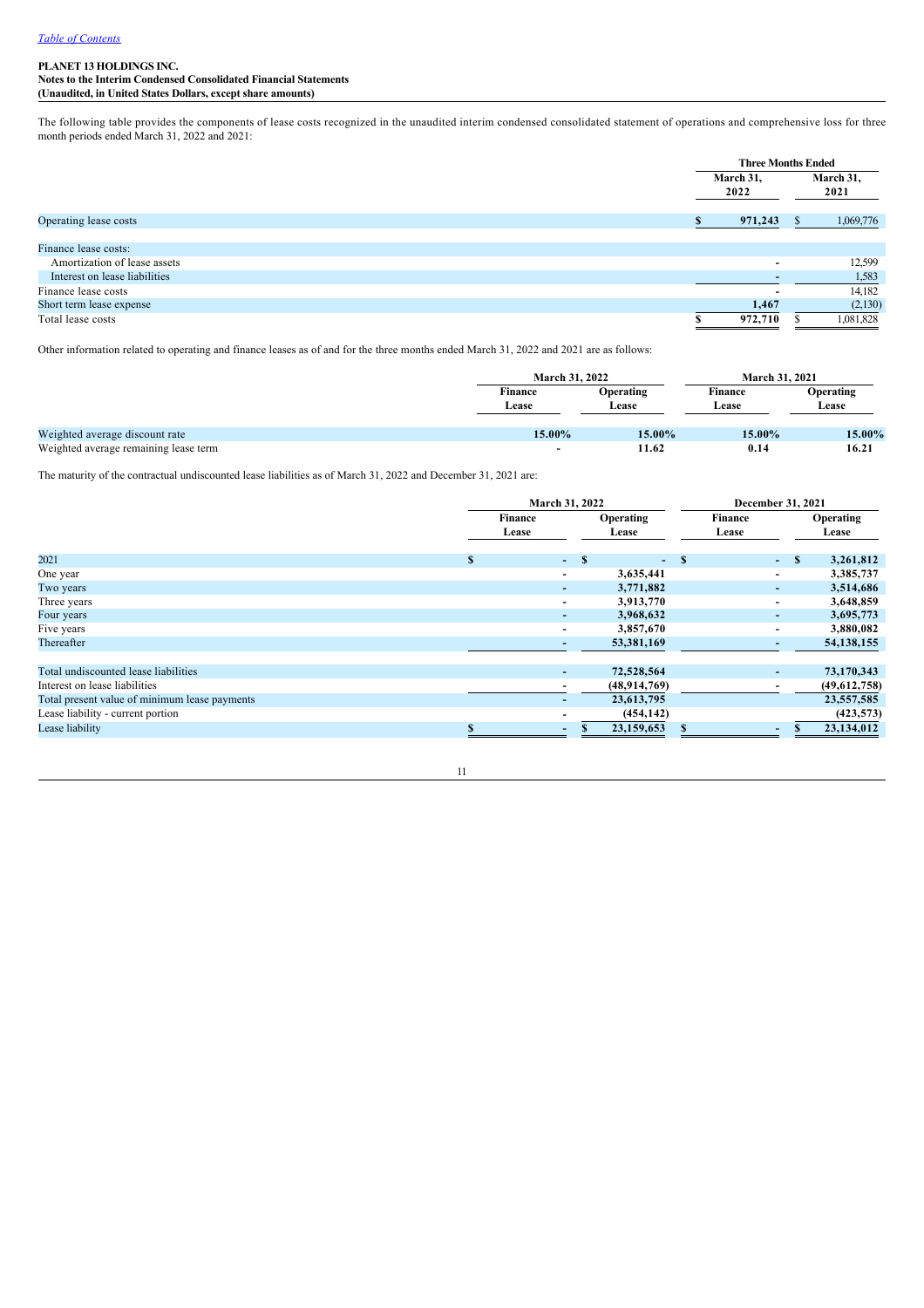**Notes to the Interim Condensed Consolidated Financial Statements (Unaudited, in United States Dollars, except share amounts)**

Principally all leases relate to real estate. Additional information on the right-of-use assets is as follows:

|                                      | March 31, 2022 |                          |               |                           |   | December 31, 2021       |               |                    |
|--------------------------------------|----------------|--------------------------|---------------|---------------------------|---|-------------------------|---------------|--------------------|
|                                      |                | <b>Finance</b><br>Lease  |               | <b>Operating</b><br>Lease |   | <b>Finance</b><br>Lease |               | Operating<br>Lease |
| Gross carrying amount                |                |                          |               |                           |   |                         |               |                    |
| Balance, beginning of period         | \$             | 133,561                  | <sup>\$</sup> | 22,830,123                | S | 133,561                 | <sup>\$</sup> | 21,962,564         |
| Lease additions and modifications    |                |                          |               | 56,130                    |   | ۰                       |               | 867,559            |
| Disposals                            |                | (96,601)                 |               |                           |   |                         |               |                    |
| Balance, end of period               | \$             | 36,960                   |               | 22,886,253                | S | 133,561                 |               | 22,830,123         |
|                                      |                |                          |               |                           |   |                         |               |                    |
| Depreciation                         |                |                          |               |                           |   |                         |               |                    |
| Balance, beginning of period         | \$             | 133,561                  | $\mathbf{s}$  | 2,430,158                 | S | 88,889                  | <sup>\$</sup> | 1,464,669          |
| Additions                            |                |                          |               | 251,792                   |   | 44,672                  |               | 965,489            |
| Disposals                            |                | (96,601)                 |               |                           |   |                         |               |                    |
| Balance, end of period               |                | 36,960                   |               | 2,681,950                 |   | 133,561                 |               | 2,430,158          |
|                                      |                |                          |               |                           |   |                         |               |                    |
| Carrying amount, beginning of period |                |                          |               | 20,399,965                | S | 44,672                  | S             | 20,497,895         |
| Carrying amount, end of period       |                | $\overline{\phantom{0}}$ |               | 20,204,303                |   | -                       |               | 20,399,965         |

For the three months ended March 31, 2022, the Company incurred \$971,243 of operating lease costs (2021 - \$1,069,776), of which \$489,996 (2021 - \$457,450) was capitalized to inventory or included in cost of goods sold.

**8. Notes payable**

|                                                                                                                           |   | March 31,<br>2022        |              | December 31,<br>2021 |
|---------------------------------------------------------------------------------------------------------------------------|---|--------------------------|--------------|----------------------|
| Promissory note dated November 4, 2015, with semi-annual interest at 5.0%, secured by deed of trust, due December 1, 2019 |   | 884,000                  |              | 884,000              |
|                                                                                                                           |   |                          |              |                      |
|                                                                                                                           | S | 884,000                  | $\mathbf{S}$ | 884,000              |
| Less current portion                                                                                                      |   | (884,000)                |              | (884,000)            |
|                                                                                                                           |   | $\overline{\phantom{a}}$ |              |                      |
| Started maturities of debt obligations are as follow:                                                                     |   |                          |              |                      |
| Next 12 months Promissory Note                                                                                            |   |                          |              | 884.000              |
|                                                                                                                           |   |                          |              |                      |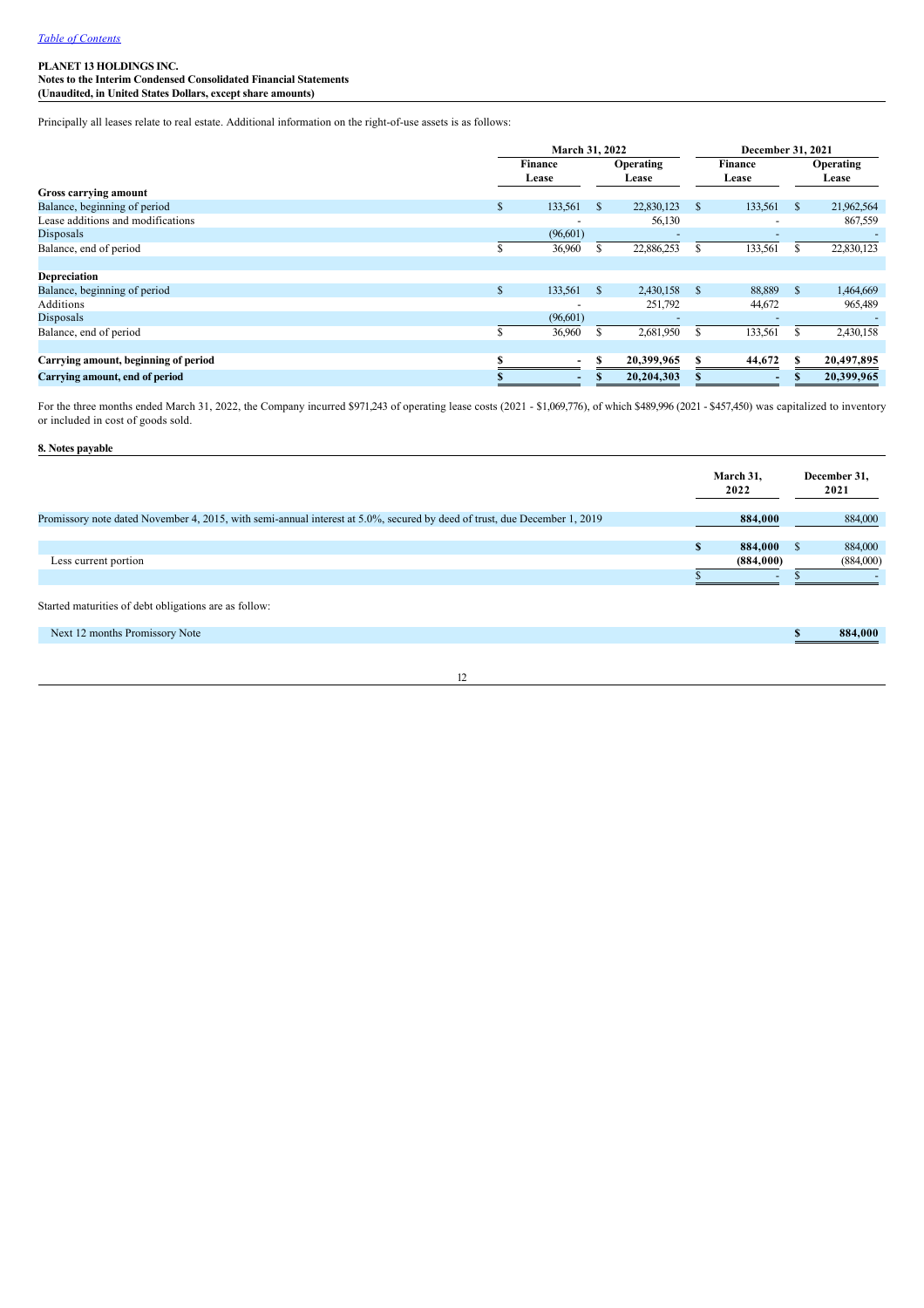**Notes to the Interim Condensed Consolidated Financial Statements (Unaudited, in United States Dollars, except share amounts)**

### **9. Share capital**

The Company is authorized to issue an unlimited number of common shares and an unlimited number of Class A shares.

|                                               |        | <b>Number of Common Shares</b> |              |
|-----------------------------------------------|--------|--------------------------------|--------------|
|                                               |        | March 31.                      | December 31, |
|                                               |        | 2022                           | 2021         |
| <b>Common Shares</b>                          |        |                                |              |
| Balance at January 1                          |        | 198,687,950                    | 126,573,250  |
| Shares issued on settlement of RSU's          |        |                                | 3,126,534    |
| Shares issued on exercise of options          | <br>п. |                                | 121,336      |
| Shares issued on exercise of warrants         | 111.   |                                | 3,772,640    |
| Shares issued on financing - February 2021    | iv.    |                                | 9,861,250    |
| Shares issued on conversion of Class A shares | V.     |                                | 55,232,940   |
| Shares issued on acquisition (Note 20)        |        | 21,361,002                     |              |
|                                               |        |                                |              |
| <b>Total common shares outstanding</b>        |        | 220,048,952                    | 198,687,950  |

## i. Shares issued for Restricted Share Units

During the three months ended March 31, 2022, no Restricted Share Units ("**RSUs**") were awarded, vested or settled.

During the year ended December 31, 2021, the Company issued 3,126,534 common shares on the settlement of RSUs that had vested during the period. The Company did not receive any cash proceeds on the settlement.

#### ii. Shares issued for Stock Options

During the three months ended March 31, 2022, 1,106,925 exchange options were issued to holders of NGW options in connection with the Company's acquisition of NGW. Other than the exchange options, no options were awarded, exercised or expired.

During the year ended December 31, 2021, the Company issued 121,336 common shares on the exercise of options that had a strike price in the range of CAD\$0.75 to CAD\$1.55 per common share resulting in cash proceeds of \$86,216 (CAD\$108,987).

### iii. Shares issued on the exercise of Warrants

During the three months ended March 31, 2022, no warrants were issued, exercised or expired.

During the year ended December 31, 2021, the Company issued 3,772,640 common shares to warrant holders who exercised 3,772,640 warrants resulting in cash proceeds of \$14,093,793 (CAD\$17,848,084).

#### iv. Shares issued on Financing – February 2021

On February 2, 2021, the Company completed a bought deal financing for aggregate gross proceeds of \$53,852,980 (CAD\$69,028,750) at a price of CAD\$7.00 per unit. The Company issued 9,861,250 units of the Company. Each unit was comprised of one common share in the capital of the Company and one-half of one Common Share purchase warrant. Each whole warrant entitles the holder to acquire one common share at an exercise price of CAD\$9.00 per common share for a period of 24 months.

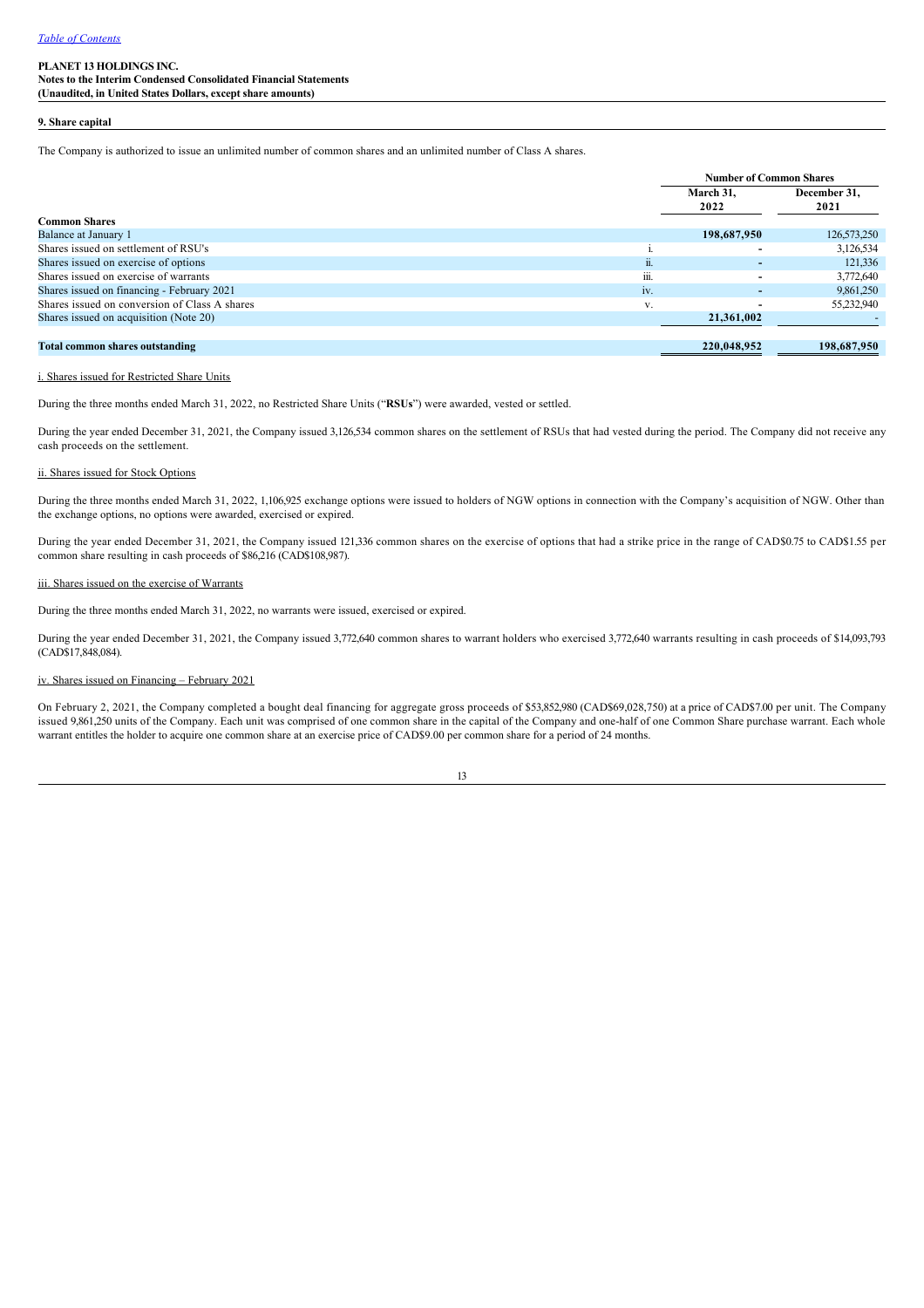The Company also issued 591,676 broker warrants that entitle the holder to purchase one common share for a period of 24 months from the closing of the offering at a price of CAD\$7.00 per common share. The broker warrants were measured based on the fair market value of the warrants using a Black Scholes valuation model.

The Company incurred \$3,494,930 in cash share issuance costs and \$1,296,170 in broker warrant costs. The warrants are initially measured at fair value (Note 10) with residual proceeds being allocated to the common shares. Issuance costs have been allocated in the same proportion, with costs allocated to the warrant liability being expensed as incurred. The net proceeds were allocated as follows:

|                             | Gross Proceeds |  | <b>Issuance Costs</b> |
|-----------------------------|----------------|--|-----------------------|
| February 2, 2021 Financing  |                |  |                       |
| Common shares (APIC)        | 50,967,999     |  | (4,534,434)           |
| Warrant liability (Note 10) | 2.884.981      |  | (256,666)             |
| Total                       | 53,852,980     |  | (4,791,100)           |

#### viii. Shares issued on Acquisition

On March 2, 2022, the Company completed a business combination acquisition of NGW.

The Company acquired all of the NGW Shares for a total consideration of 21,361,002 common shares of the Company and NGW then amalgamated with Planet 13 (Note 20).

### **10. Warrants**

The following table summarizes the fair value of the warrant liability at March 31, 2022 and December 31, 2021:

|                      |  | March 31,<br>2022        |    | December 31,<br>2021 |  |
|----------------------|--|--------------------------|----|----------------------|--|
| Opening balance      |  | 7,206,049                | -8 | 13,204,211           |  |
| Additions            |  | $\overline{\phantom{a}}$ |    | 2,884,981            |  |
| Exercises            |  | $\overline{\phantom{a}}$ |    | (8,976,258)          |  |
| Foreign exchange     |  | 104.954                  |    | 100,635              |  |
| Change in fair value |  | (4,264,763)              |    | (7,520)              |  |
| Closing balance      |  | 3,046,240                |    | 7,206,049            |  |

The warrant liability is adjusted to fair value on the date the warrants are exercised and at the end of each reporting period. The amount that is reclassified to equity on the date of exercise is the fair value at that date.

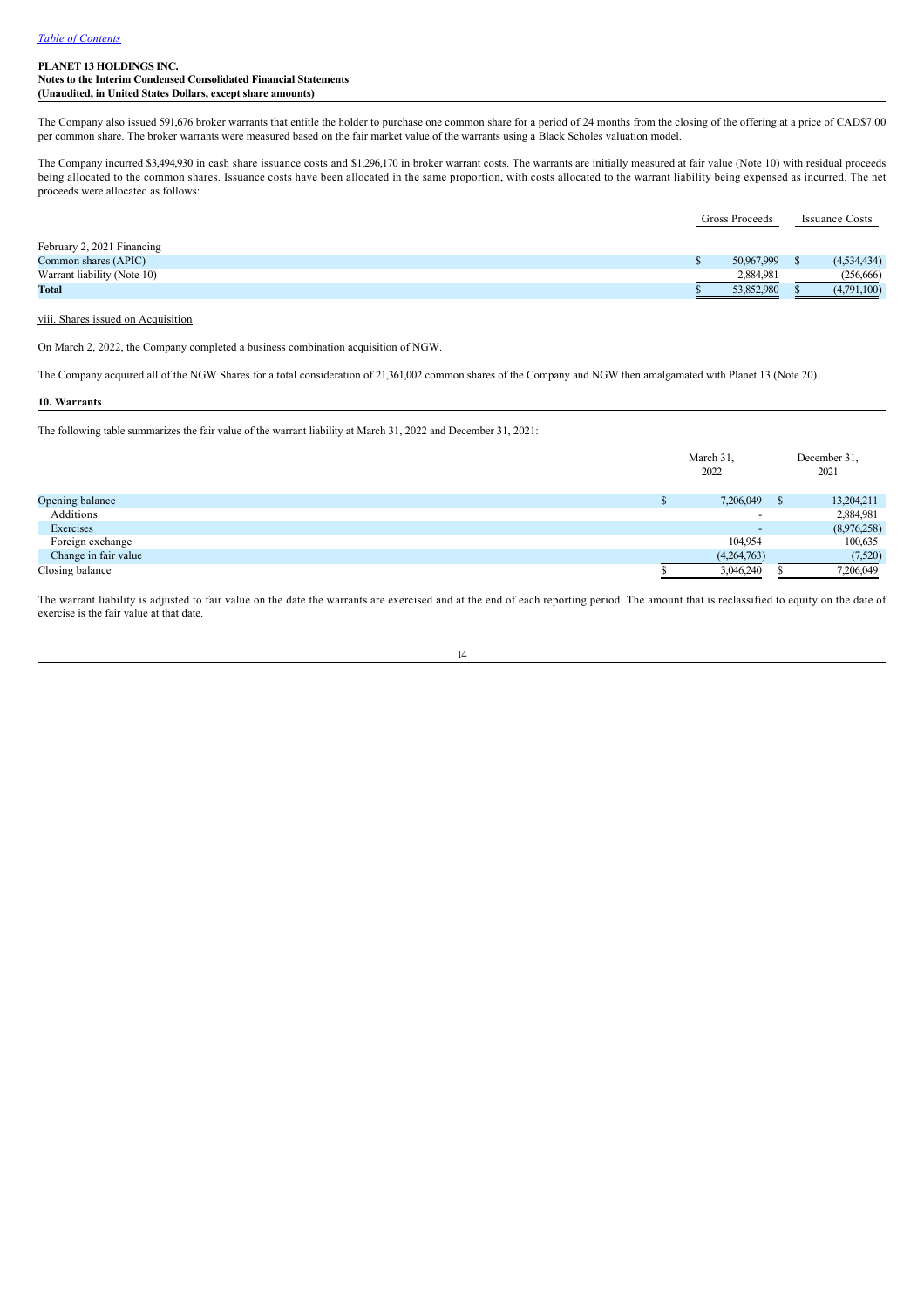The following table summarizes the number of warrants outstanding at March 31, 2022 and December 31, 2021:

|                               | Weighted<br>March 31,<br><b>Average Exercise</b><br>2022<br>Price - CAD |  |                          | December 31,<br>2021 | Weighted<br>Average Exercise<br>Price - CAD |
|-------------------------------|-------------------------------------------------------------------------|--|--------------------------|----------------------|---------------------------------------------|
| Balance - beginning of period | 8,861,951                                                               |  | 7.46                     | 7,158,337            | 4.98                                        |
| Issued                        | $\overline{\phantom{0}}$                                                |  | $\overline{\phantom{a}}$ | 5,522,301            | 8.79                                        |
| Exercised                     | $\overline{\phantom{a}}$                                                |  | $\overline{\phantom{0}}$ | (3,772,640)          | 4.73                                        |
| Expired                       | $\overline{\phantom{0}}$                                                |  | $\overline{\phantom{a}}$ | (46,047)             | 3.75                                        |
| Balance - end of period       | 8,861,951                                                               |  | 7.46                     | 8,861,951            | 7.46                                        |

The Company received cash proceeds of \$14,093,793 (CAD\$17,848,084) from the exercise of warrants during the year ended December 31, 2021.

*Fair values*

The Company complies with ASC 820, Fair Value Measurement, for its financial assets and liabilities that are re-measured and reported at fair value at each reporting period, and nonfinancial assets and liabilities that are remeasured and reported at fair value at least annually. Financial instruments recorded at fair value in the consolidated balance sheet are classified using a fair value hierarchy that reflects the observability of significant inputs used in making the measurements. In general, fair values determined by Level 1 inputs utilize quoted prices (unadjusted) in active markets for identical assets or liabilities. Fair values determined by Level 2 inputs utilize data points that are observable such as quoted prices, interest rates and yield curves. Fair values determined by Level 3 inputs are unobservable data points for the asset or liability, and include situations where there is little, if any, market activity for the asset or liability. The fair value hierarchy requires the use of observable market inputs whenever such inputs exist. A financial instrument is classified to the lowest level of the hierarchy for which a significant input has been considered in measuring fair value.

The following tables present information about the Company's assets and liabilities that are measured at fair value on a recurring basis as of March 31, 2022 and December 31, 2021:

| March 31, 2022               |          | Quoted prices in<br>active markets<br>for identical asset<br>(Level 1) |  | Total       |
|------------------------------|----------|------------------------------------------------------------------------|--|-------------|
| Warrant liability            | <b>A</b> | $(3,046,240)$ \$                                                       |  | (3,046,240) |
|                              |          |                                                                        |  |             |
| <b>December 31, 2021</b>     |          |                                                                        |  |             |
| Warrant liability            |          | (7,206,049)                                                            |  | (7,206,049) |
| 11. Share based compensation |          |                                                                        |  |             |

**(a) Stock options**

The Company has established an incentive stock option plan (the "**Plan**") for employees, management, directors, and consultants of the Company, as designated and administered by a committee of the Company's Board of Directors. Under the Plan, the Company may grant options for up to 10% of the issued and outstanding common shares of the Company. The maximum term of an option is five years and the related vesting period runs from immediate to the life of the grant.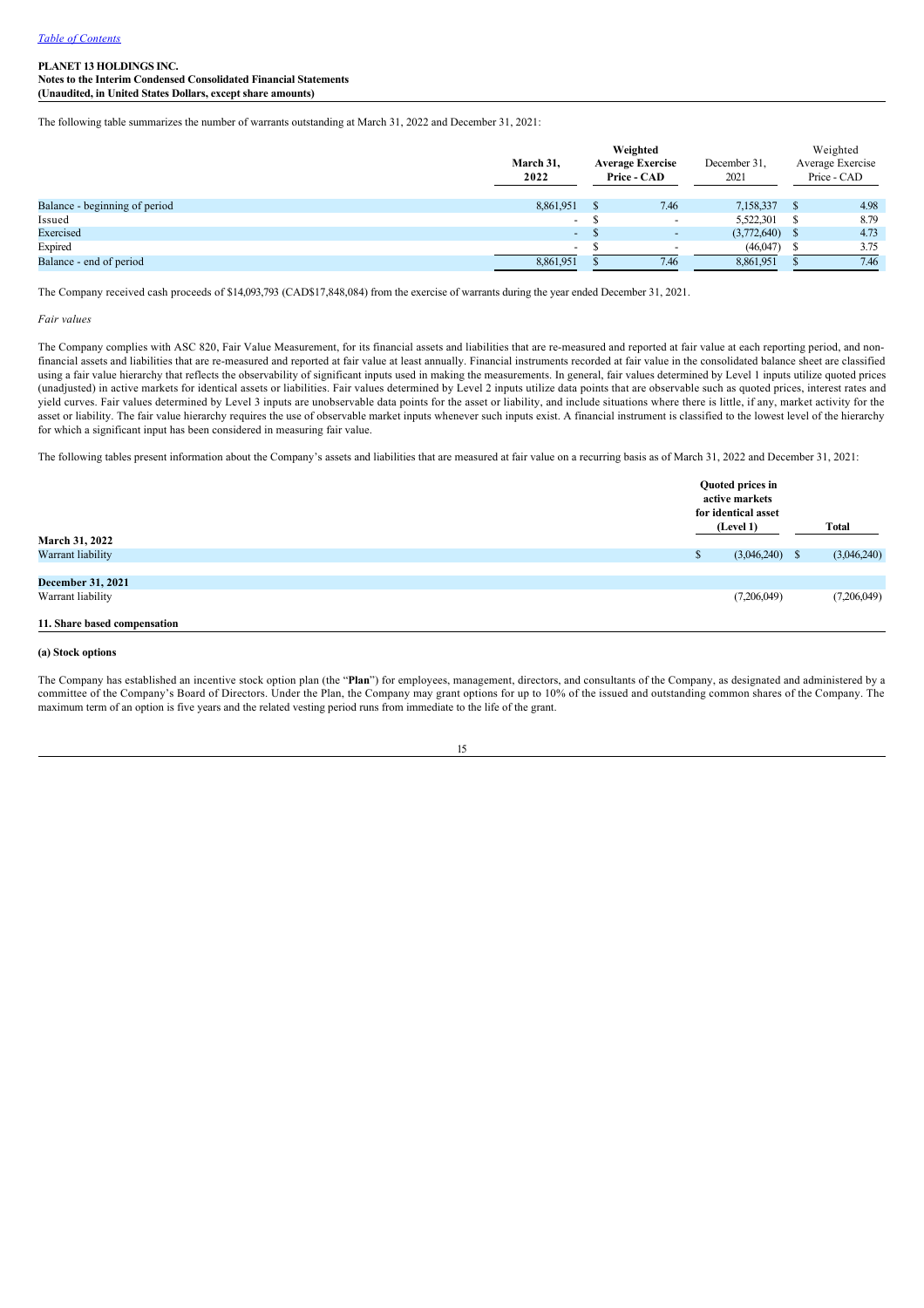### During the three months ended March 31, 2022 and the year ended December 31, 2021

No incentive stock options were granted during the three months ended March 31, 2022 or the year ended December 31, 2021. During the three months ended March 31, 2022, the Company issued 1,106,925 options in exchange for all NGW options outstanding (Note 20).

The following table summarizes information about stock options outstanding at March 31, 2022:

| <b>Expiry Date</b> | <b>Exercise price</b><br><b>CADS</b> | March 31, 2022<br>Outstanding | March 31, 2022<br><b>Exercisable</b> | December 31.<br>2021<br>Outstanding | December 31.<br>2021 Exercisable |
|--------------------|--------------------------------------|-------------------------------|--------------------------------------|-------------------------------------|----------------------------------|
| July 4, 2022       | 2.65                                 | 100,000                       | 100,000                              | 100,000                             | 100,000                          |
| June 11, 2023      | 0.80                                 | 61,668                        | 61,668                               | 61,668                              | 61,668                           |
| June 30, 2024      | 2.60                                 | 7,500                         | 7,500                                | 7,500                               | 7,500                            |
| November 21, 2024  | 1.31                                 | 282,528                       | 282,528                              | $\overline{\phantom{a}}$            |                                  |
| February 27, 2025  | 1.31                                 | 51,525                        | 51,525                               | $\sim$                              |                                  |
| July 6, 2025       | 1.31                                 | 97,325                        | 97,325                               | $\overline{\phantom{a}}$            |                                  |
| September 30, 2025 | 2.19                                 | 143,125                       | 143,125                              | $\overline{\phantom{0}}$            |                                  |
| December 15, 2025  | 3.06                                 | 269,075                       | 269,075                              | $\overline{\phantom{a}}$            |                                  |
| September 30, 2026 | 4.37                                 | 263,347                       | 263,347                              |                                     |                                  |
|                    |                                      | 1,276,093                     | 1,276,093                            | 169.168                             | 169,168                          |

The employee options vest one third on the grant date and one third on the first and second anniversary of the grant date. The following table reflects the continuity of stock options for the period presented:

|                               | <b>March 31, 2022</b>    | Weighted<br><b>Average Exercise</b><br><b>Price - CAD</b> | December 31,<br>2021 | Weighted<br><b>Average Exercise</b><br>Price - CAD |
|-------------------------------|--------------------------|-----------------------------------------------------------|----------------------|----------------------------------------------------|
| Balance - beginning of period | 169,168                  | 2.01                                                      | 293,838              | 1.52                                               |
| Issued                        | 1,106,925                | 2.58                                                      |                      | $\overline{\phantom{0}}$                           |
| Exercised                     | $\overline{\phantom{a}}$ | $\overline{\phantom{a}}$                                  | (121, 336)           | 0.91                                               |
| Expired                       | $\overline{\phantom{0}}$ | $\overline{\phantom{a}}$                                  | (3, 334)             | 0.80                                               |
| Forfeited                     | $\overline{\phantom{0}}$ | -                                                         |                      |                                                    |
| Balance - end of period       | 1,276,093                |                                                           | 169,168              | 2.01                                               |

Share based compensation expense attributable to employee options was \$*nil* and \$1,678 for the three months ended March 31, 2022 and 2021, respectively.

The total intrinsic value of options exercised, outstanding and exercisable as of March 31, 2022 was \$0, \$676,329 and \$676,329, respectively.

The total intrinsic value of stock options exercised, outstanding and exercisable as of December 31, 2021 was \$274,611, \$238,010 and \$238,010, respectively.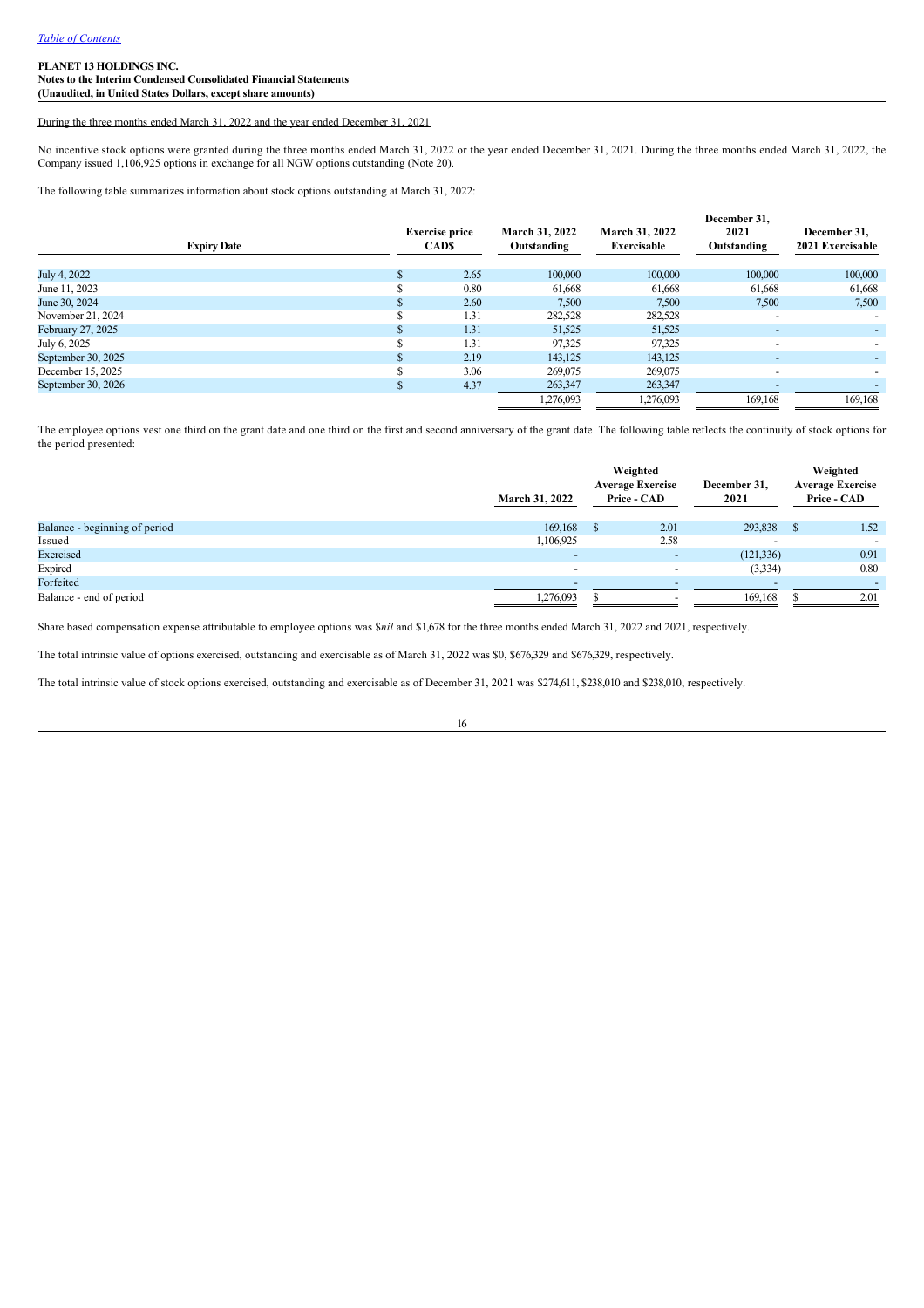## **(b) Restricted Share Units**

The Company has established a Restricted Share Unit incentive plan (the "**RSU Plan**") for employees, management, directors, and consultants of the Company, as designated and administered by a committee of the Company's Board of Directors. Under the RSU Plan, the Company may grant RSUs and/or options for up to 10% of the issued and outstanding common shares of the Company.

The following table summarizes the RSUs that are outstanding as at March 31, 2022 and 2021:

|                               | <b>March 31, 2022</b> | <b>March 31, 2021</b> |
|-------------------------------|-----------------------|-----------------------|
| Balance - beginning of period | 2.591.929             | 1.764.250             |
| Exercised                     | $\sim$                | (852, 154)            |
| Balance - end of period       | 2,591,929             | 912,096               |

The Company recognized \$2,055,494 in share-based compensation expense attributable to RSUs vesting during the three months ended March 31, 2022 (\$202,295 for the three months ended March 31, 2021).

#### During the three months ended March 31, 2022

During the three months ended March 31, 2022, no RSUs were granted, exercised or vested.

### During the three months ended March 31, 2021

On January 4, 2021, the Company issued 852,154 common shares to settle 852,154 that had vested. The Company did not receive any cash from this issuance.

### **12. Loss per share**

|                                                      |                   | <b>Three Months Ended</b> |                   |  |  |
|------------------------------------------------------|-------------------|---------------------------|-------------------|--|--|
|                                                      | March 31,<br>2022 |                           | March 31,<br>2021 |  |  |
| (Loss) available to common shareholders              | m<br><b>D</b>     | $(2,061,071)$ \$          | (6,014,429)       |  |  |
| Weighted average number of shares outstanding, basic |                   |                           |                   |  |  |
| and diluted                                          |                   | 205,570,940               | 190,777,592       |  |  |
|                                                      |                   |                           |                   |  |  |
| Basic and diluted (loss) per share                   | e                 | (0.01)                    | (0.03)            |  |  |

Approximately 12,729,976 and 10,790,606 of potentially dilutive securities for the three months ended March 31, 2022 and 2021, respectively were excluded in the calculation of diluted EPS as their impact would have been anti-dilutive due to the net losses for such periods.

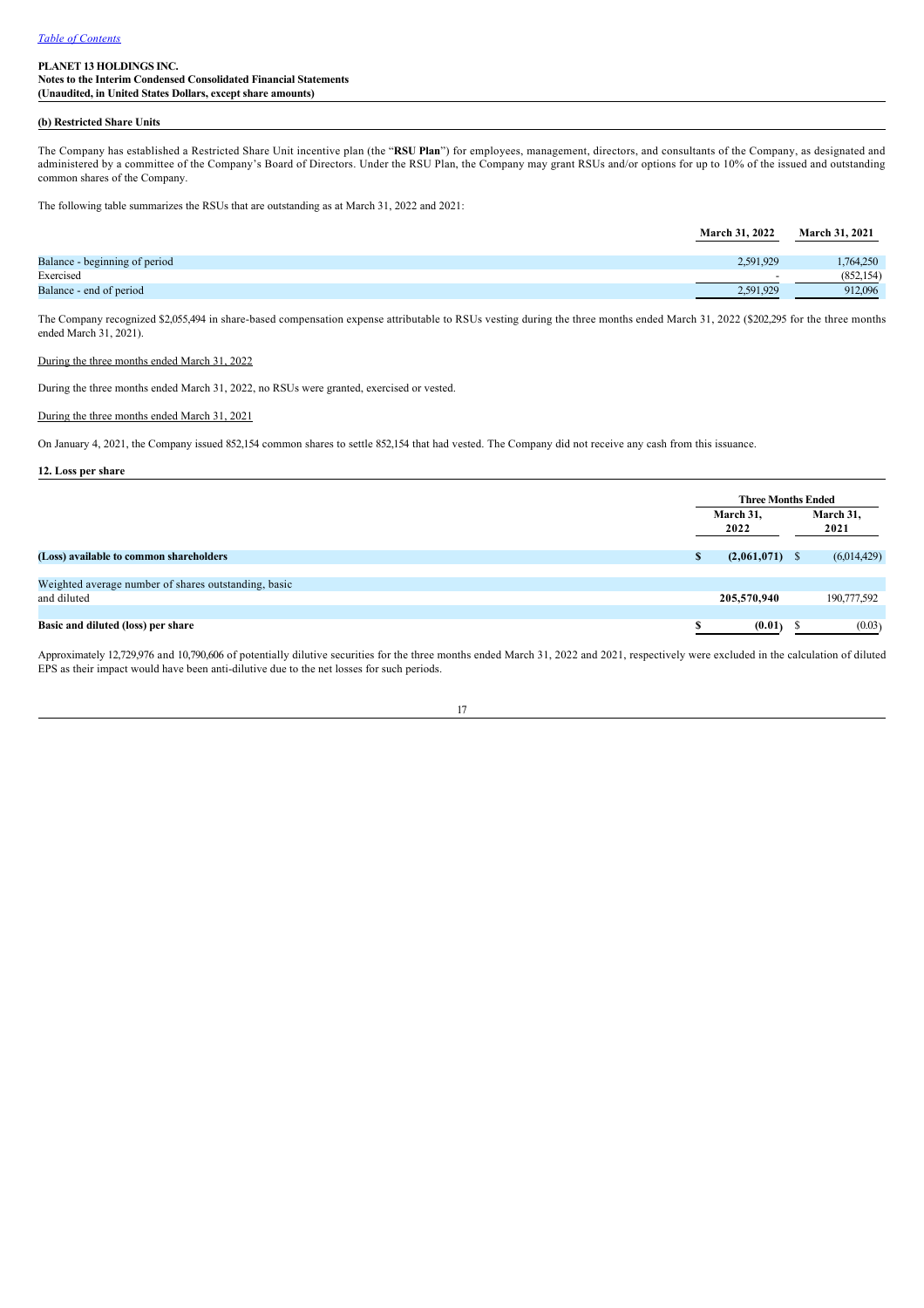**Notes to the Interim Condensed Consolidated Financial Statements (Unaudited, in United States Dollars, except share amounts)**

#### **13. General and administrative**

|                                                   |                       | <b>Three Months Ended</b> |
|---------------------------------------------------|-----------------------|---------------------------|
|                                                   | <b>March 31, 2022</b> | March 31, 2021            |
| Salaries and wages                                | S<br>4,784,344        | 3,448,129<br>S.           |
| Share based compensation                          | 2,055,494             | 203,973                   |
| Executive compensation                            | 673.614               | 499,336                   |
| Licenses and permits                              | 843.029               | 588,041                   |
| Payroll taxes and benefits'                       | 1,170,454             | 682,042                   |
| Supplies and office expenses                      | 247,933               | 299,784                   |
| <b>Subcontrators</b>                              | 732.984               | 474,640                   |
| Professional fees (legal, audit and other)        | 2,339,674             | 636,170                   |
| Miscelleneous general and administrative expenses | 639,164               | 1,179,223                 |
|                                                   | 13,486,690            | 8,011,338                 |

## **14. Supplemental cash flow information**

| <b>Change in Working Capital</b>                         | March 31, 2022 | March 31, 2021 |
|----------------------------------------------------------|----------------|----------------|
| <b>Accounts Receivable</b>                               | 469,564        | 304,238        |
| Inventory                                                | 1,341,349      | (1,865,995)    |
| Prepaid Expenses and Other Assets                        | 242,118        | (2,717,571)    |
| Long-term Deposits and Other Assets                      | 12,911         |                |
| Deferred Tax Assets                                      | (11, 353)      |                |
| Accounts Payable                                         | 506,527        | 1,609,235      |
| <b>Accrued Expenses</b>                                  | (1,765,521)    | 1,428,950      |
| Income Taxes Payable                                     | 2,768,115      | 3,364,710      |
| <b>Other Liabilities</b>                                 |                |                |
|                                                          | 3,563,710      | 2,123,567      |
| <b>Cash Paid</b>                                         |                |                |
| <b>Income Taxes</b>                                      | e              |                |
| Interest                                                 |                |                |
| <b>Non-cash Financing and Investing Activities</b>       |                |                |
|                                                          |                |                |
| Initial Recognition of Fair Value of Net Assets Acquired |                |                |

| 22.109.890               |           |
|--------------------------|-----------|
| 56,130                   |           |
| 39.825                   | 369,066   |
| $\overline{\phantom{a}}$ | 6.388.839 |
| 30,570                   |           |
|                          |           |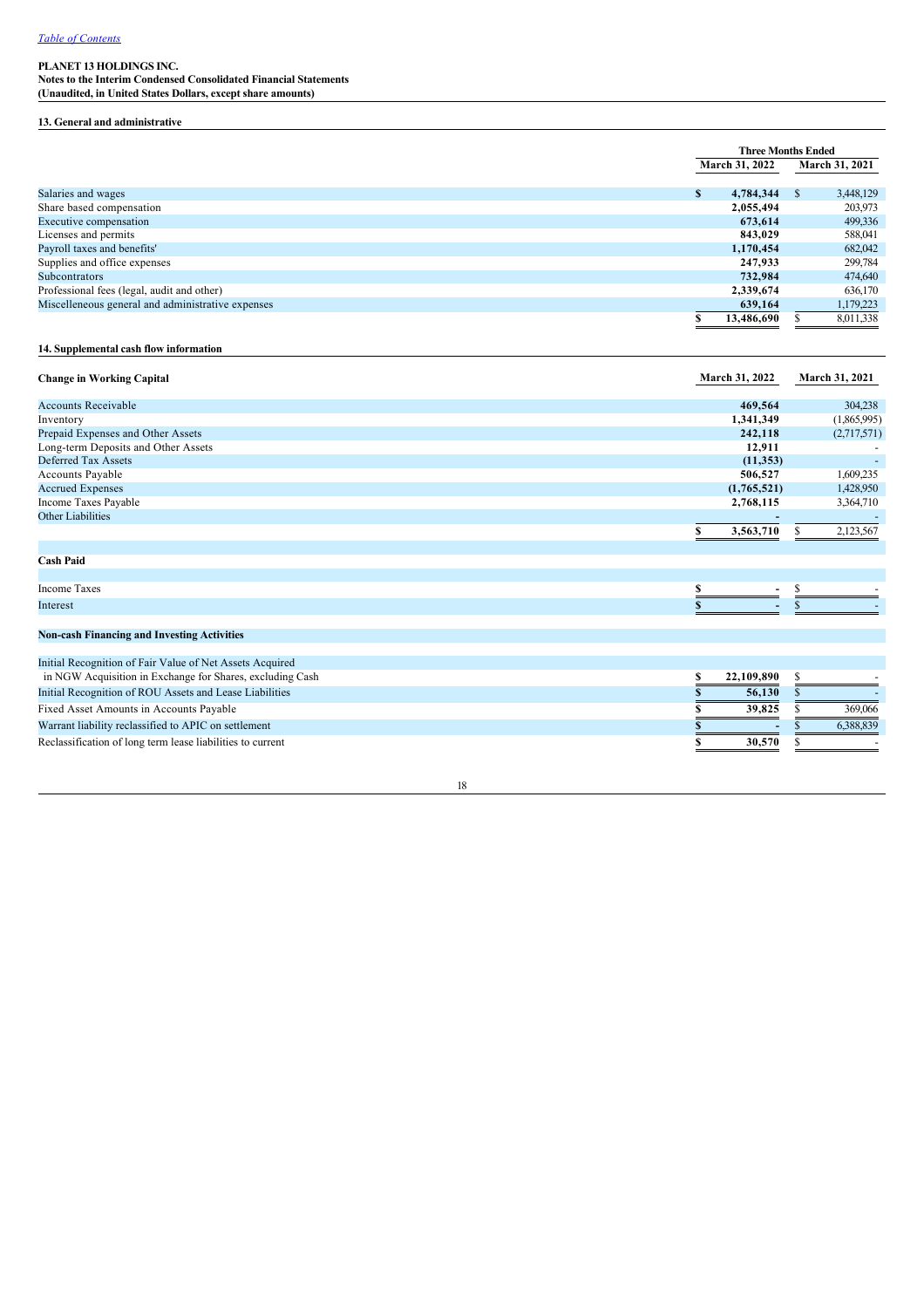#### **15. Related Party Transactions and Balances**

Related party transactions are summarized as follows:

### a) Building Lease

The Company is the sub-lessee of approximately 2,000 square feet of office space and purchases certain printed marketing collateral and stationery items from a company owned by one of the Company's Co-CEOs. Amounts paid for rent for the three months ended March 31, 2022 and 2021 equaled \$ 6,010 and \$6,010, respectively. Amounts paid for printed marketing collateral and stationery items to the same company were \$183,914 and \$30,287 for the three months ended March 31, 2022 and 2021, respectively.

The Company leased a cultivation facility from an entity owned by the Company's CoCEOs. Rent paid for this facility for the three months ended March 31, 2022 and 2021 equaled \$nil and \$229,054, respectively. On April 30, 2021, the Company's Co-CEOs sold this building to an arm's length third party who assumed the lease.

### (b) Other

A company owned by one of the Company's executives pays the Company for storage space. Amounts paid to the Company for storage space equaled \$ 5,968 and \$28,440 for the three months ended March 31, 2022 and 2020, respectively, and is recorded in other income.

#### **16. Commitments and contingencies**

#### **(a) Construction Commitments**

The Company had \$5,580,235 of outstanding construction commitments as of March 31, 2022.

#### **(b) Contingencies**

The Company's operations are subject to a variety of local and state regulation. Failure to comply with one or more of those regulations could result in fines, restrictions on its operations, or losses of permits that could result in the Company ceasing operations. While management of the Company believes that the Company is in compliance with applicable local and state regulations at March 31, 2022, medical and adult use cannabis regulations continue to evolve and are subject to differing interpretations. As a result, the Company may be subject to regulatory fines, penalties, or restrictions in the future.

#### **(c) Claims and Litigation**

From time to time, the Company may be involved in litigation relating to claims arising out of operations in the normal course of business. At March 31, 2022 and December 31, 2021, there were no pending or threatened lawsuits that could reasonably be expected to have a material effect on the results of the Company's operations. There are also no proceedings in which any of the Company's directors, officers or affiliates is an adverse party or has a material interest adverse to the Company's interest.

#### **(d) Operating Licenses**

Although the possession, cultivation, and distribution of marijuana for medical and adult use is permitted in Nevada and California, marijuana is a ScheduleI controlled substance and its use remains a violation of federal law. Since federal law criminalizing the use of marijuana pre-empts state laws that legalize its use, strict enforcement of federal law regarding marijuana would likely result in the Company's inability to proceed with our business plans. In addition, the Company's assets, including real property, cash, equipment, and other goods, could be subject to asset forfeiture because marijuana is still federally illegal.

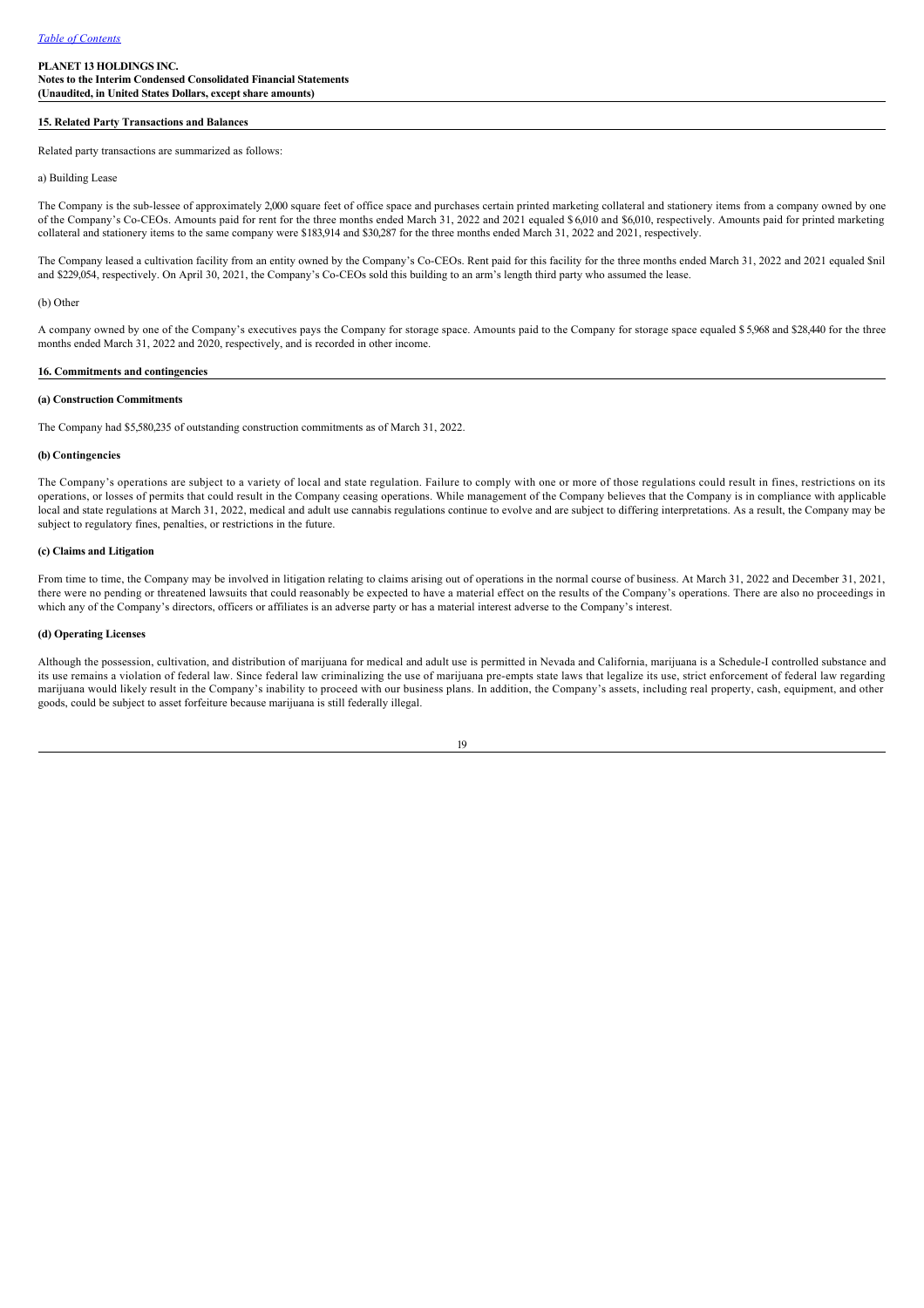#### **17. Risks**

#### *Credit risk*

Credit risk is the risk that a third party might fail to discharge its obligations under the terms of a financial instrument. Credit risk arises from cash with banks and financial institutions. It is management's opinion that the Company is not exposed to significant credit risk arising from these financial instruments. The Company limits credit risk by entering into business arrangements with high credit-quality counterparties.

The Company evaluates the collectability of its accounts receivable and maintains an allowance for credit losses at an amount sufficient to absorb losses inherent in the existing accounts receivable portfolio as of the reporting dates based on the estimate of expected net credit losses.

#### *Concentration risk*

The Company operates exclusively in Southern Nevada and Southern California. Should economic conditions deteriorate within that region, its results of operations and financial position would be negatively impacted.

#### *Banking Risk*

Notwithstanding that a majority of states have legalized medical marijuana, there has been no change in US federal banking laws related to the deposit and holding of funds derived from activities related to the marijuana industry. Given that US federal law provides that the production and possession of cannabis is illegal, there is a strong argument that banks cannot accept or deposit funds from businesses involved with the marijuana industry. Consequently, businesses involved in the marijuana industry often have difficulty accessing the US banking system and traditional financing sources. The inability to open bank accounts with certain institutions may make it difficult to operate the business of the Company and leave the Company's cash holdings vulnerable.

#### *Asset Forfeiture Risk*

Because the cannabis industry remains illegal under US federal law, any property owned by participants in the cannabis industry which are either used in the course of conducting such business, or are the proceeds of such business, could be subject to seizure by law enforcement and subsequent civil asset forfeiture. Even if the owner of the property was never charged with a crime, the property in question could still be seized and subject to an administrative proceeding by which with minimal due process, it could be subject to forfeiture.

#### *Currency rate risk*

As of March 31, 2022, a portion of the Company's financial assets and liabilities held in Canadian dollars consist of cash and cash equivalents of \$143,474 (December 31, 2021 - \$165,943). The Company's objective in managing its foreign currency risk is to minimize its net exposure to foreign currency cash flows by transacting, to the greatest extent possible, with third parties in the functional currency. The Company is exposed to currency rate risk in other comprehensive income, relating to foreign subsidiaries which operate in a foreign currency. The Company does not currently use foreign exchange contracts to hedge its exposure of its foreign currency cash flows as management has determined that this risk is not significant at this point in time.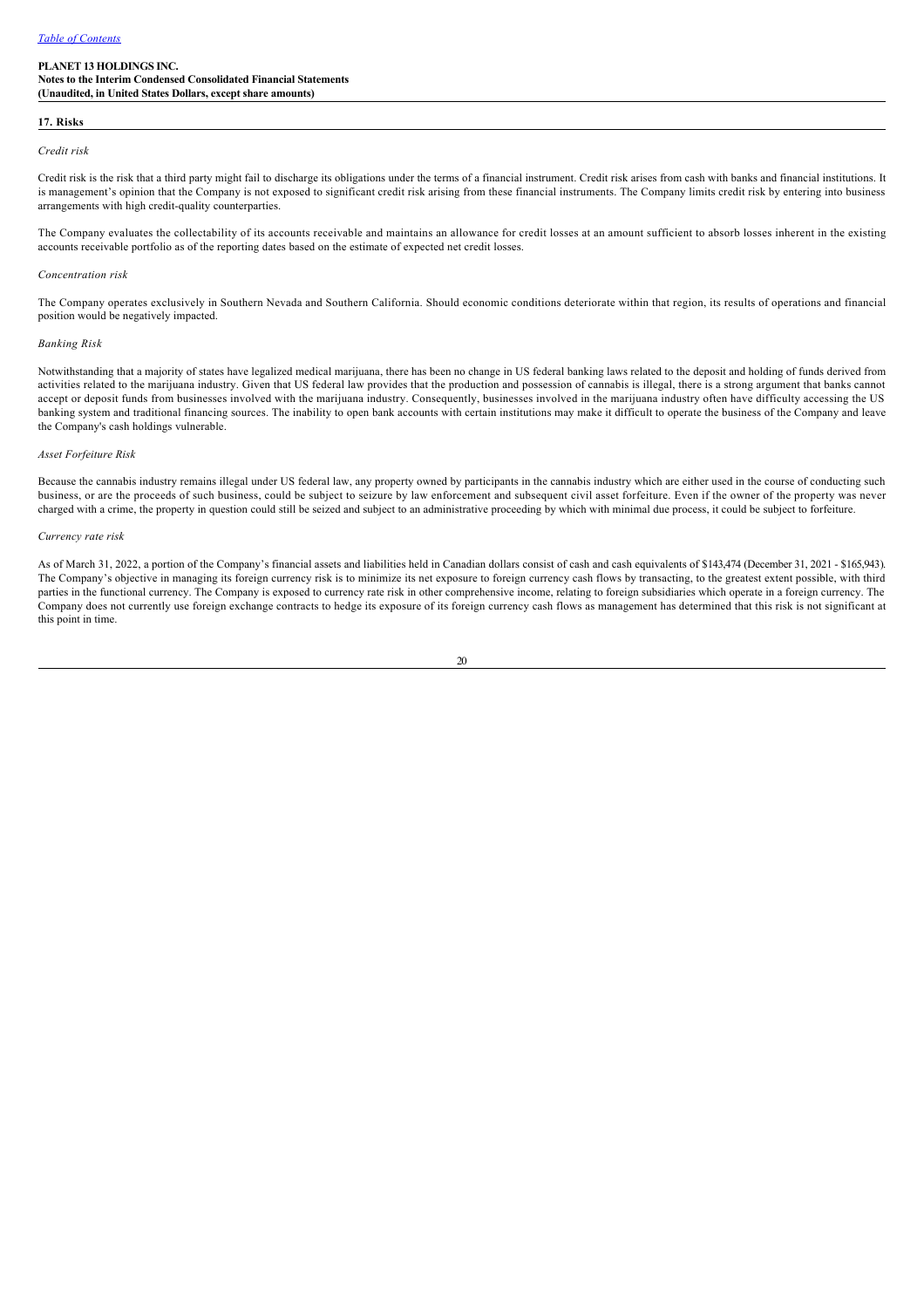**Notes to the Interim Condensed Consolidated Financial Statements (Unaudited, in United States Dollars, except share amounts)**

#### **18. Disaggregated Revenue**

The following table presents the Company's disaggregated revenue by sales channel:

|              |   | <b>Three Months Ended</b> |   |                   |  |
|--------------|---|---------------------------|---|-------------------|--|
|              |   | March 31,<br>2022         |   | March 31,<br>2021 |  |
| Retail       | S | 23,559,391                | D | 22,775,156        |  |
| Wholesale    |   | 2,135,004                 |   | 1,041,052         |  |
| Net revenues |   | 25,694,395                |   | 23,816,208        |  |

### **19. COVID19**

In March 2020, the World Health Organization declared coronavirus COVID-19 a global pandemic. The outbreak of this contagious disease, along with the related adverse public health developments, have negatively affected workforces, economies, and financial markets on a global scale. The Company incurred lower revenues, and additional expenditures related to COVID19 during the first half of 2020. During the first half of 2020 the Company's operations in Nevada were mandated as an essential service but were restricted to delivery only, with no curb-side pickup or instore sales permitted until such delivery-only order was lifted on May 30, 2020. The Company's operating results were not materially impacted during the second half of 2020. Currently, the Company is closely monitoring the impact of the pandemic on all aspects of its business and it is not possible for the Company to predict the duration or magnitude of the adverse results of the outbreak and its effects on the Company's business or results of operations.

#### **20. Next Green Wave Acquisition**

On March 2, 2022 (the "**Closing Date**"), the Company completed a business combination acquisition of NGW. The Company entered into an arrangement agreement (the "**Arrangement Agreement**") with NGW on December 20, 2021 pursuant to which Planet 13 agreed to acquire (the "**Arrangement**") all of the issued and outstanding common shares of NGW (the "**NGW Shares**") pursuant to a plan of arrangement (the "**Plan of Arrangement**") under the Business Corporations Act (British Columbia). The Arrangement was approved by the holders of NGW Shares (the "**NGW Shareholders**") at a special meeting of NGW Shareholders held on February 25, 2022 and approved by the Supreme Court of British Columbia on March 1, 2022.

Pursuant to the Plan of Arrangement, on March 2, 2022, the Company acquired all of the NGW Shares for a total consideration of 21,361,002 common shares of the Company and NGW then amalgamated with Planet 13. The NGW Shareholders received 0.1145 of one Planet 13 Share (the "**Exchange Ratio**") and a nominal cash payment of C\$0.0001 for each NGW Share held immediately prior to the Effective Time. As a result, 21,361,002 Planet 13 Shares and \$15,205 in cash were issued in exchange for the NGW Shares. In addition, the number of Planet 13 Shares issued to any person pursuant to the Arrangement was rounded down to the nearest whole Planet 13 Share, with a cash consideration paid in lieu of the issuance of such fractional Planet 13 Share of C\$3.379 per share.

Based upon the Exchange Ratio, all NGW options to acquire NGW Shares that were outstanding immediately prior to the Effective Time were also exchanged for Planet 13 options that will entitle the holders to receive, upon exercise thereof, Planet 13 Shares. As a result, the Company issued 1,106,925 options in exchange for the NGW options.